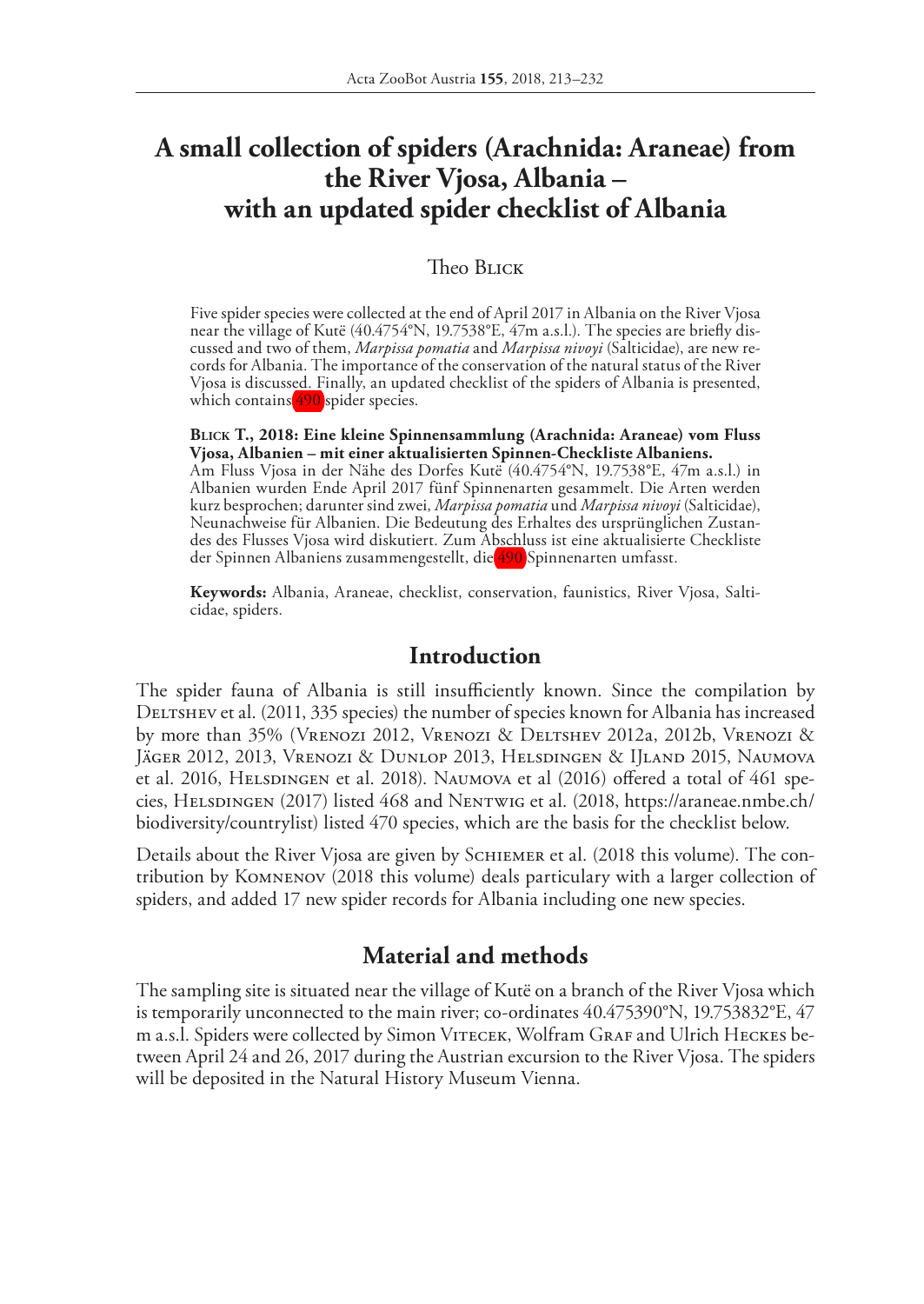# **Results**

#### *Lariniodes suspicax* **(O. Pickard-Cambridge, 1876) (Araneidae)**

**Material**: 1 ♀, 24.-26.4.2017, leg. GRAF.

**Determination**: Šestáková et al. (2014: sub *L. folium*).

Unlike its sister species *L. cornutus* (Clerck, 1757), which prefers wetlands, *L. suspicax* can be found at drier sites according to the literature (NENTWIG et al. 2018). This assumption can be doubted not only based on the present record, but also e.g. SESTÁKOVÁ et al. (2014: sub *L. folium*) who listed numerous findings from wetlands. Older determinations of both species would be worth checking (Šestáková et al. 2014: 68: "There are, however, some misidentifications ..., which could lead to misinformation about its distribution and biology").

**Distribution**: The species is known from northern Africa and Europe (not in UK and northern Europe) to Central Asia (Nentwig et al. 2018, Šestáková et al. 2014: sub *L. folium*, WSC 2018).

#### *Marpissa nivoyi* **(Lucas, 1846) (Salticidae)**

**Material**: 1 ♀, 24.-25.IV.2017, leg. VIТЕСЕК.

Determination: LOGUNOV (1999), METZNER (1999).

The species prefers wetlands, in eastern parts of its distribution area it has also been found in steppes (NENTWIG et al. 2018).

**Distribution**: Europe (not in northern Europe) to Central Asia (Logunov 1999, Mikhailov 2013). **New to Albania.** This record from Albania diminishes the gaps in the SE-European countries for this species (NENTWIG et al. 2018).

#### *Marpissa pomatia* **(Walckenaer, 1802) (Salticidae)**

**Material**: 1 ♂, 24.-25.IV.2017, leg VIТЕСЕК.

Determination: LOGUNOV (1999), ŻABKA (1997).

The species inhabits a broad spectrum of habitats (e.g., Nentwig et al. 2018: "on conifers and under bark, in grass, in bogs and heathland").

**Distribution**: From Europe (not in UK and northern Europe) to Japan (MIKHAILOV 2013, Nentwig et al. 2018, WSC 2018). **New to Albania.** Discovery of this species in Albania also reduces the gaps in the SE-European countries (NENTWIG et al. 2018).

#### *Mendoza canestrinii* **(Ninni, 1868) (Salticidae)**

**Material**: 1 ♀, 24.-25.IV.2017, leg. Vitecek; 1 ♀, 2 subadult ♂♂, 25.IV.2017, leg. LAUENBACH.

Determination: LOGUNOV (1999), METZNER (1999).

This jumping spider prefers reed habitats near water (NENTWIG et al. 2018).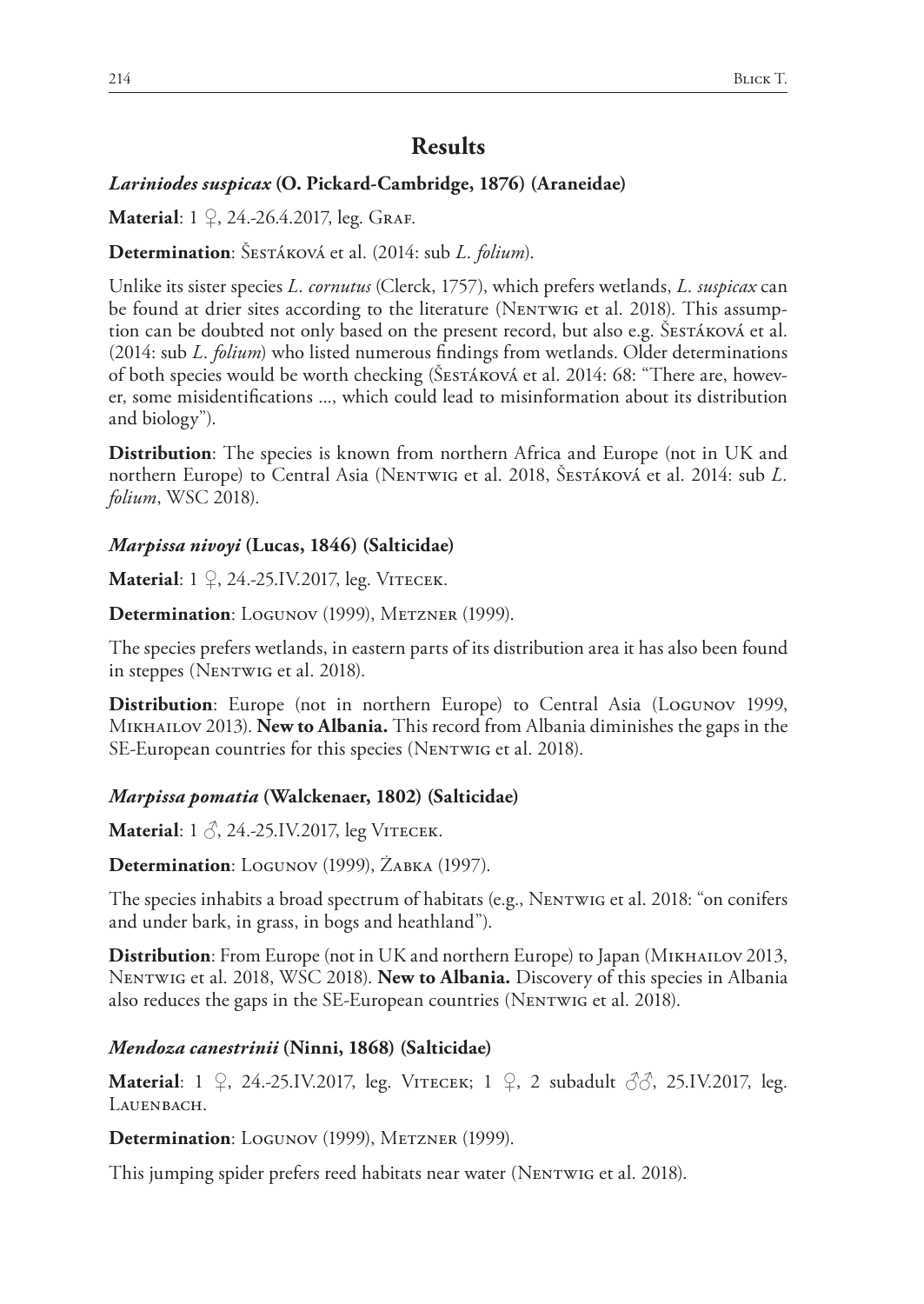**Distribution**: Palaearctic, from Europe (Spain) to Asia (Japan and Vietnam), not extending too far north (northern border in Europe: France, Czech Rep., Slovakia, Ukraine; Mikhailov 2013, Nentwig et al. 2018, WSC 2018).

#### *Tetragnatha nigrita* **Lendl, 1886 (Tetragnathidae)**

**Material:** 1 ♀, 25.IV.2017, leg. Heckes.

**Determination:** Wiehle (1963), Almquist (2005).

This long-jawed spider lives on trees and shrubs in damp forests, frequently near the water (NENTWIG et al. 2018).

**Distribution**: Palaearctic, from Portugal and Ireland to Japan (MIKHAILOV 2013, Nentwig et al. 2018, WSC 2018).

## **Discussion**

This contribution contains only a small, sporadic collection of spiders and yet two new records for Albania are included – from which the jumping spider genus *Marpissa* is recorded for the first time in Albania. Three species (*Marpissa nivoyi, Mendoza canestrinii, Tetragnatha nigrita*) are typical for wetlands, and for the other two (*Lariniodes suspicax, Marpissa pomatia*), wetlands belong to the known spectrum of their habitats. Komnenov (2018 this volume) reported 50 species from the River Vjosa including 17 new species records for Albania with one new species.

These 19 new species records increase the total of spider species known for Albania to 489 (see introduction above and checklist below). It can be assumed that 489 is still less than 50% of the spider species which really occur in Albania.

For comparison, the species numbers of adjacent countries, including some exemplary former totals are listed below:

- l Bulgaria: 991 species (Blagoev et al. 2008), 1043 species (Blagoev et al. 2018).
- $\bullet$  Greece: 856 (BOSMANS & CHATZAKI 2005), 1121 (CHATZAKI et al. 2015), 1265 (1161 without Crete) (Nentwig et al. 2018: https://araneae.nmbe.ch/biodiversity/ countrylist).
- l Macedonia: 558 (Blagoev 2002), Komnenov (2014) alone added 145 species, 789 (Nentwig et al. 2018: https://araneae.nmbe.ch/biodiversity/countrylist).

# **Conservation of natural river borders**

Natural rivers banks and their surroundings are very important sites for the conservation of biodiversity in general and of spiders in particular (e.g., BONN  $\&$  KLEINWÄCHTER 1999, Bonn et al. 2002, Buchholz 2009, GALLÉ & URÁK 2001, HEIDT et al. 1998, Krumpálová 1996, 1997, 1998, Lambeets et al. 2008a, 2008b, Malt 1995, Schröder et al. 2011, Steinberger 1996, Steinberger & Thaler 1990, Weiss et al. 1998). The River Vjosa is in a natural stage and there can be expected to be more than 200 spider species living there, i.e. less than 25% is known until now. Any commercial change to the water regime will destroy this diversity and endanger the survival of a large number of habitat specialists, which still partly await their discovery.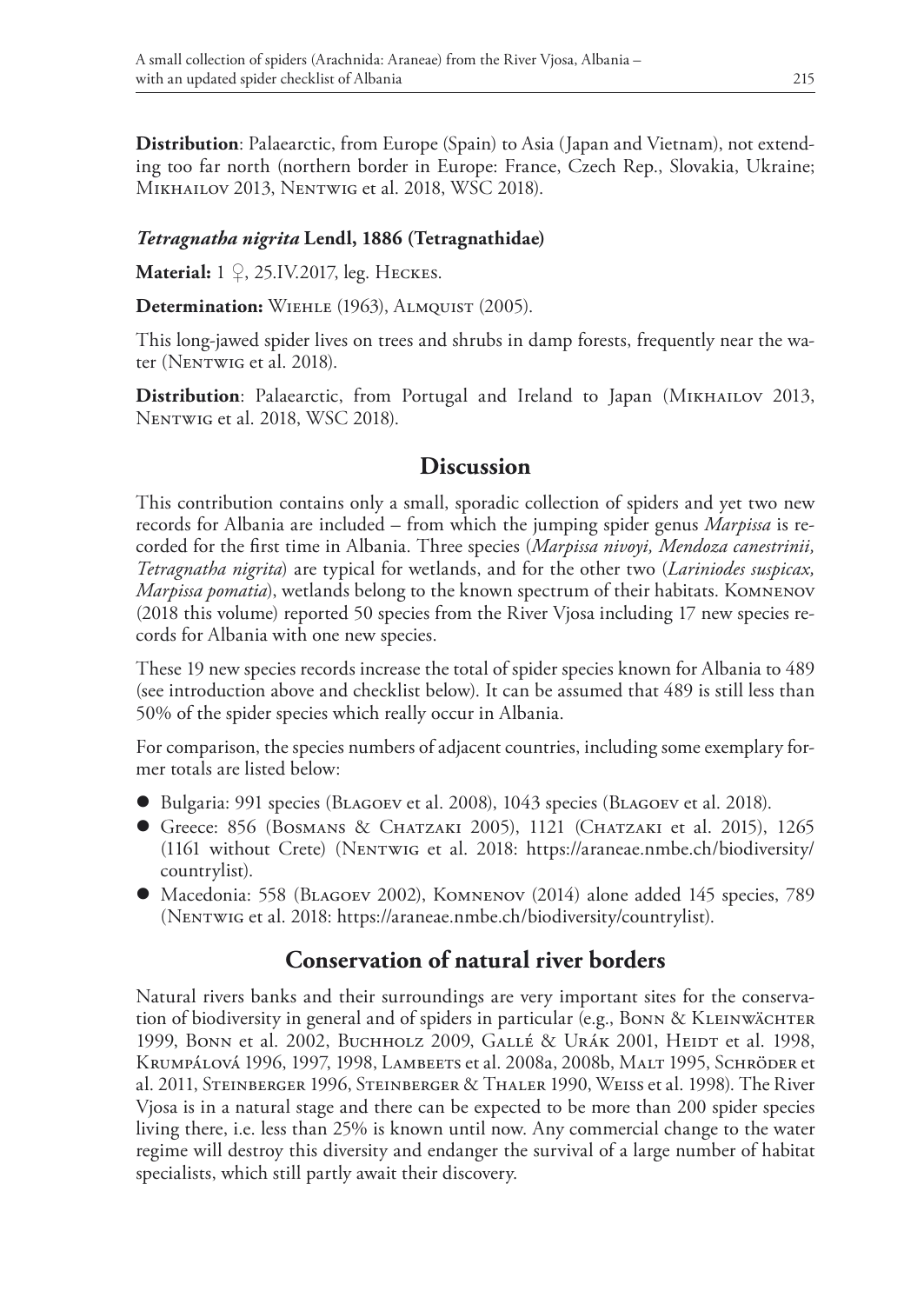## **Updated checklist of the spiders of Albania**

The two major internet sources for spiders in European countries (HELSDINGEN 2017, Nentwig et al. 2018: https://araneae.nmbe.ch/biodiversity/countrylist) do not provide the same species for Albania and in both websites there are no detailed references for each Albanian species (there is a collection of references for each species, in which one has to search which is probably relevant for a given country). Furthermore, information on uncertain determinations (e.g., "?", "cf.", "pr.") can be easily overlooked or is not included. Therefore, I present here an updated checklist for Albania, based on the last checklist (DELTSHEV et al. 2011), adding records published since this compilation (with reference) and in several cases comments are added (Tab. 1). Eleven published species records are evaluated as doubtful and are excluded from the Albanian checklist (Tab. 2).

The total number of spider species known from Albania is now 489. This is certainly only an intermediate step, as noted above, but the records of more than 150 spider species new to Albania since 2011 justify this compilation.

| <b>Family/Species</b>                         | Source and notes                                   |
|-----------------------------------------------|----------------------------------------------------|
| Agelenidae                                    |                                                    |
| Agelena labyrinthica (Clerck, 1757)           | DELTSHEV et al. (2011)                             |
| Agelescape livida (Simon, 1875)               | DELTSHEV et al. (2011)                             |
| Allagelena gracilens (C.L. Koch, 1841)        | DELTSHEV et al. (2011)                             |
| Histopona laeta (Kulczyński, 1897)            | DELTSHEV et al. (2011)                             |
| Histopona luxurians (Kulczyński, 1897)        | DELTSHEV et al. (2011)                             |
| Histopona myops (Simon, 1885)                 | DELTSHEV et al. (2011)                             |
| Histopona torpida (C.L. Koch, 1837)           | VRENOZI (2012)                                     |
| Histopona vignai Brignoli, 1980               | MUCA & VRENOZI (2016): sub H. pr. vignai           |
| Inermocoelotes falciger (Kulczyński, 1897)    | VRENOZI & JÄGER (2012)                             |
| Inermocoelotes karlinskii (Kulczyński, 1906)  | DELTSHEV et al. (2011)                             |
| Inermocoelotes microlepidus (de Blauwe, 1973) | DELTSHEV et al. (2011)                             |
| Inermocoelotes xinpingwangi (Deltshev, 2009)  | DELTSHEV et al. (2011)                             |
| Maimuna vestita (C.L. Koch, 1841)             | DELTSHEV et al. (2011)                             |
| Tegenaria animata Kratochvíl & Miller, 1940   | DELTSHEV et al. (2011): sub Pseudotegenaria        |
| Tegenaria bosnica Kratochvíl & Miller, 1940   | DELTSHEV et al. (2011): sub Pseudotegenaria        |
| Tegenaria campestris (C.L. Koch, 1834)        | VRENOZI (2012)                                     |
| Tegenaria dalmatica Kulczyński, 1906          | VRENOZI & JÄGER (2012)                             |
| Tegenaria domestica (Clerck, 1757)            | DELTSHEV et al. (2011)                             |
| Tegenaria hasperi Chyzer, 1897                | DELTSHEV et al. (2011): sub Malthonica nemorosa    |
| Tegenaria parietina (Fourcroy, 1785)          | HELSDINGEN & IJLAND (2015)                         |
| Textrix denticulata (Olivier, 1789)           | DELTSHEV et al. (2011)                             |
| Amaurobiidae                                  |                                                    |
| Amaurobius erberi (Keyserling, 1863)          | DELTSHEV et al. (2011)                             |
| Amaurobius kratochvili Miller, 1938           | HELSDINGEN & IJLAND (2015): sub A. cf. kratochvili |
| Amaurobius phaeacus Thaler & Knoflach, 1998   | DELTSHEV et al. (2011)                             |
| Callobius claustrarius (Hahn, 1833)           | VRENOZI & JÄGER (2013)                             |

Tab. 1: Updated checklist of the spiders of Albania. – Tab. 1: Aktualisierte Checkliste der Spinnen Albaniens.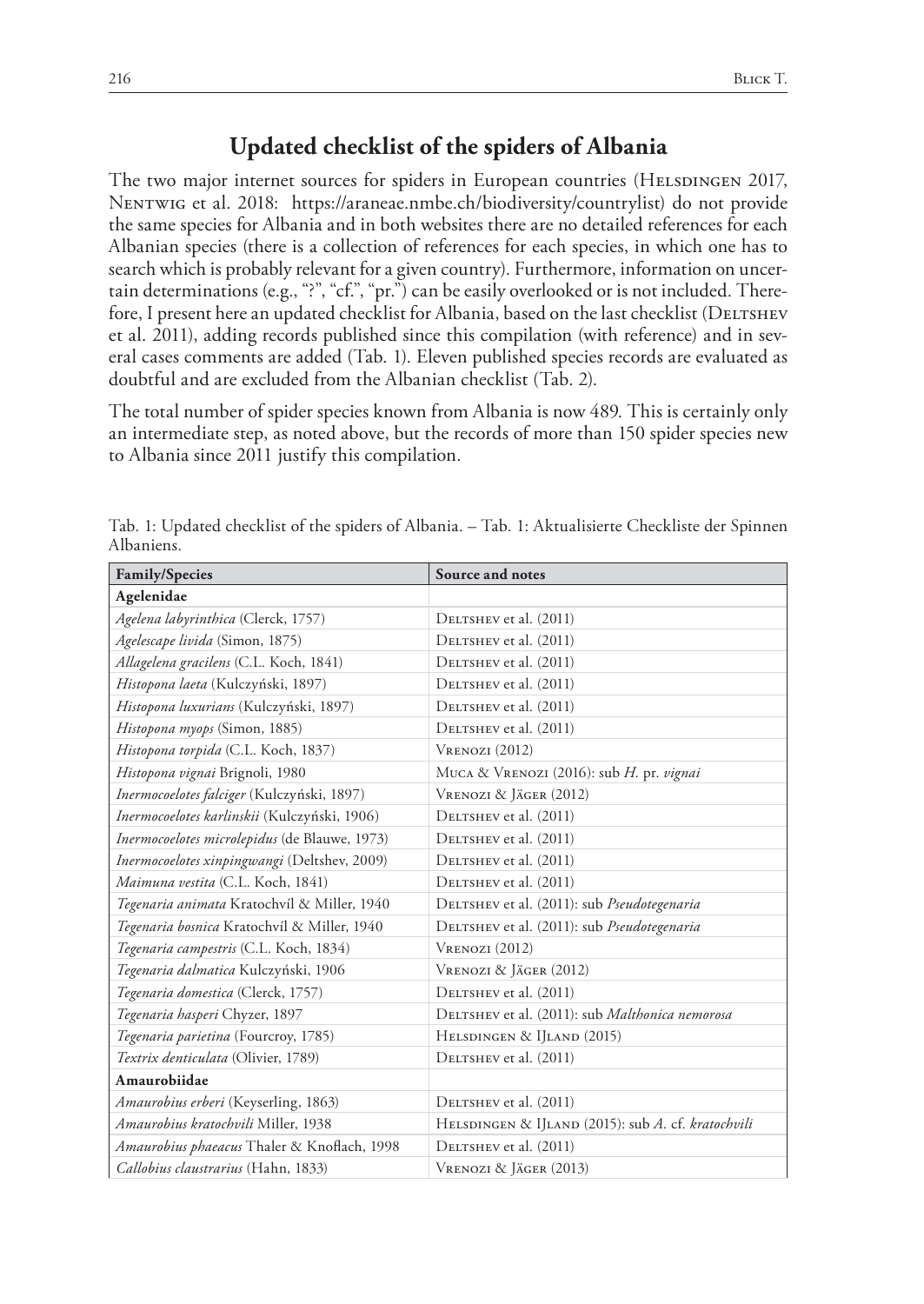| Family/Species                                    | Source and notes                                                                                          |  |
|---------------------------------------------------|-----------------------------------------------------------------------------------------------------------|--|
| Anyphaenidae                                      |                                                                                                           |  |
| Anyphaena sabina L. Koch, 1866                    | DELTSHEV et al. (2011)                                                                                    |  |
| Araneidae                                         |                                                                                                           |  |
| Aculepeira armida (Audouin, 1826)                 | $V$ renozi (2012)                                                                                         |  |
| Aculepeira ceropegia (Walckenaer, 1802)           | DELTSHEV et al. (2011)                                                                                    |  |
| Agalenatea redii (Scopoli, 1763)                  | DELTSHEV et al. (2011)                                                                                    |  |
| Araneus alsine (Walckenaer, 1802)                 | DELTSHEV et al. (2011)                                                                                    |  |
| Araneus angulatus Clerck, 1757                    | DELTSHEV et al. (2011)                                                                                    |  |
| Araneus circe (Audouin, 1826)                     | DELTSHEV et al. (2011)                                                                                    |  |
| Araneus diadematus Clerck, 1757                   | DELTSHEV et al. (2011)                                                                                    |  |
| Araneus grossus (C.L. Koch, 1844)                 | DELTSHEV et al. (2011)                                                                                    |  |
| Araneus quadratus Clerck, 1757                    | DELTSHEV et al. (2011)                                                                                    |  |
| <i>Araneus sturmi</i> (Hahn, 1831)                | DELTSHEV et al. (2011)                                                                                    |  |
| Araneus triguttatus (Fabricius, 1775)             | DELTSHEV et al. (2011)                                                                                    |  |
| Araniella alpica (L. Koch, 1869)                  | DELTSHEV et al. (2011)                                                                                    |  |
| Araniella cucurbitina (Clerck, 1757)              | DELTSHEV et al. (2011)                                                                                    |  |
| Araniella inconspicua (Simon, 1874)               | HELSDINGEN & IJLAND (2015)                                                                                |  |
| Araniella opisthographa (Kulczyński, 1905)        | DELTSHEV et al. (2011)                                                                                    |  |
| Araniella proxima (Kulczyński, 1885)              | SACHER (1990)                                                                                             |  |
| Argiope bruennichi (Scopoli, 1772)                | DELTSHEV et al. (2011)                                                                                    |  |
| Argiope lobata (Pallas, 1772)                     | DELTSHEV et al. (2011)                                                                                    |  |
| Cyclosa conica (Pallas, 1772)                     | DELTSHEV et al. (2011)                                                                                    |  |
| Cyclosa insulana (Costa, 1834)                    | DELTSHEV et al. (2011)                                                                                    |  |
| Cyclosa oculata (Walckenaer, 1802)                | DELTSHEV et al. (2011)                                                                                    |  |
| Cyclosa sierrae Simon, 1870                       | DELTSHEV et al. (2011)                                                                                    |  |
| Cyrtophora citricola (Forsskål, 1775)             | DELTSHEV et al. (2011)                                                                                    |  |
| Gibbaranea bituberculata (Walckenaer, 1802)       | HELSDINGEN & IJLAND (2015)                                                                                |  |
| Gibbaranea gibbosa (Walckenaer, 1802)             | HELSDINGEN & IJLAND (2015)                                                                                |  |
| Glyptogona sextuberculata (Keyserling, 1863)      | Vrenozi & Jäger (2012)                                                                                    |  |
| Hypsosinga albovittata (Westring, 1851)           | HELSDINGEN & IJLAND (2015)                                                                                |  |
| Hypsosinga heri (Hahn, 1831)                      | DELTSHEV et al. (2011)                                                                                    |  |
| Hypsosinga sanguinea (C.L. Koch, 1844)            | HELSDINGEN & IJLAND (2015)                                                                                |  |
| Larinioides cornutus (Clerck, 1757)               | DELTSHEV et al. (2011)                                                                                    |  |
| Larinioides ixobolus (Thorell, 1873)              | DELTSHEV et al. (2011)                                                                                    |  |
| Larinioides sclopetarius (Clerck, 1757)           | listed only by DHORA (2010: sub L. sericatus) and by<br>HELSDINGEN (2017), not confirmed by other authors |  |
| Larinioides suspicax (O. Pickard-Cambridge, 1876) | DELTSHEV et al. (2011)                                                                                    |  |
| Mangora acalypha (Walckenaer, 1802)               | DELTSHEV et al. (2011)                                                                                    |  |
| Neoscona adianta (Walckenaer, 1802)               | DELTSHEV et al. (2011)                                                                                    |  |
| Neoscona subfusca (C.L. Koch, 1837)               | DELTSHEV et al. (2011)                                                                                    |  |
| Nuctenea umbratica (Clerck, 1757)                 | DELTSHEV et al. (2011)                                                                                    |  |
| Singa lucina (Audouin, 1826)                      | DELTSHEV et al. (2011)                                                                                    |  |
| Singa nitidula C.L. Koch, 1844                    | HELSDINGEN & IJLAND (2015)                                                                                |  |
| Zilla diodia (Walckenaer, 1802)                   | DELTSHEV et al. (2011)                                                                                    |  |
| Zygiella x-notata (Clerck, 1757)                  | $V$ renozi (2012)                                                                                         |  |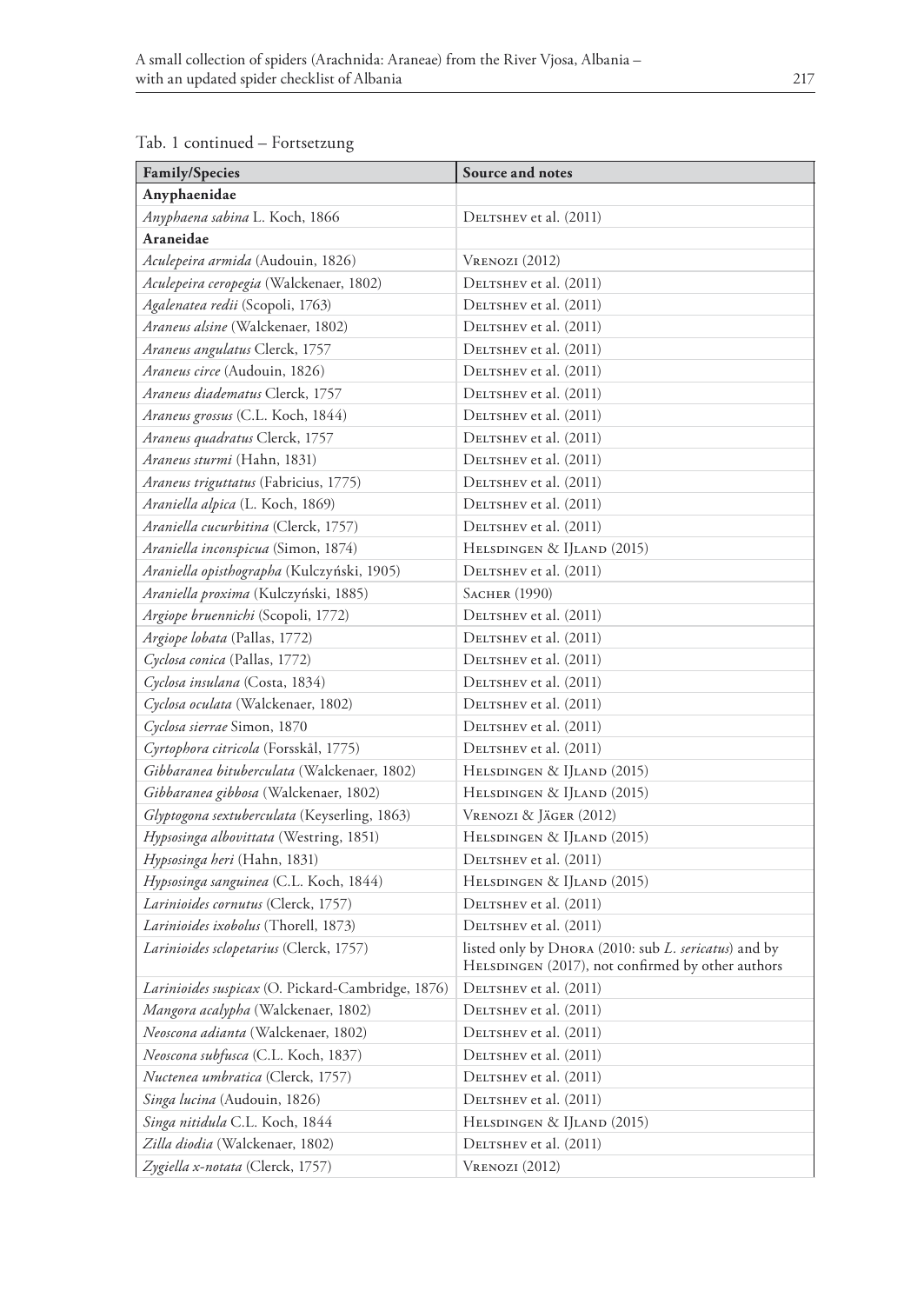| Family/Species                               | Source and notes                                                                |  |
|----------------------------------------------|---------------------------------------------------------------------------------|--|
| Atypidae                                     |                                                                                 |  |
| Atypus affinis Eichwald, 1830                | Vrenozi & Jäger (2012)                                                          |  |
| Clubionidae                                  |                                                                                 |  |
| Clubiona brevipes Blackwall, 1841            | DELTSHEV et al. (2011)                                                          |  |
| Clubiona caerulescens L. Koch, 1867          | DELTSHEV et al. (2011)                                                          |  |
| Clubiona comta C.L. Koch, 1839               | DELTSHEV et al. (2011)                                                          |  |
| Clubiona corticalis (Walckenaer, 1802)       | DELTSHEV et al. (2011)                                                          |  |
| Clubiona diversa O. Pickard-Cambridge, 1862  | DELTSHEV et al. (2011)                                                          |  |
| Clubiona genevensis L. Koch, 1866            | DELTSHEV et al. (2011)                                                          |  |
| Clubiona leucaspis Simon, 1932               | HELSDINGEN & IJLAND (2015)                                                      |  |
| Clubiona marmorata L. Koch, 1866             | NENTWIG et al. (2018): VRENOZI pers. comm.                                      |  |
| Clubiona reclusa O. Pickard-Cambridge, 1863  | DELTSHEV et al. (2011)                                                          |  |
| Clubiona terrestris Westring, 1851           | DELTSHEV et al. (2011)                                                          |  |
| Dictynidae                                   |                                                                                 |  |
| Argenna patula (Simon, 1874)                 | DELTSHEV et al. (2011)                                                          |  |
| Brigittea civica (Lucas, 1850)               | HELSDINGEN & IJLAND (2015)                                                      |  |
| Brigittea latens (Fabricius, 1775)           | DELTSHEV et al. (2011): sub Dictyna l.                                          |  |
| Dictyna arundinacea (Linnaeus, 1758)         | DELTSHEV et al. (2011)                                                          |  |
| Lathys humilis (Blackwall, 1855)             | HELSDINGEN & IJLAND (2015)                                                      |  |
| Marilynia bicolor (Simon, 1870)              | DELTSHEV et al. (2011)                                                          |  |
| Nigma flavescens (Walckenaer, 1830)          | HELSDINGEN & IJLAND (2015)                                                      |  |
| Nigma puella (Simon, 1870)                   | DELTSHEV et al. (2011)                                                          |  |
| Dysderidae                                   |                                                                                 |  |
| Dasumia chyzeri (Kulczyński, 1906)           | HELSDINGEN & IJLAND (2015)                                                      |  |
| Dysdera andreini Caporiacco, 1928            | NAUMOVA et al. (2016)                                                           |  |
| Dysdera bellimundi Deeleman-Reinhold, 1988   | DELTSHEV et al. (2011)                                                          |  |
| Dysdera cephalonica Deeleman-Reinhold, 1988  | DELTSHEV et al. (2011)                                                          |  |
| Dysdera corfuensis Deeleman-Reinhold, 1988   | DELTSHEV et al. (2011)                                                          |  |
| Dysdera crocata C.L. Koch, 1838              | DELTSHEV et al. (2011)                                                          |  |
| Dysdera dubrovninnii Deeleman-Reinhold, 1988 | DELTSHEV et al. (2011)                                                          |  |
| Dysdera granulata Kulczyński, 1897           | DELTSHEV et al. (2011)                                                          |  |
| Dysdera longirostris Doblika, 1853           | NAUMOVA et al. (2016)                                                           |  |
| Dysdera murphyorum Deeleman-Reinhold, 1988   | DELTSHEV et al. (2011): sub D. murphiorum                                       |  |
| Dysdera pandazisi Hadjissarantos, 1940       | VRENOZI & DELTSHEV (2012b)                                                      |  |
| Dysdera pectinata Deeleman-Reinhold, 1988    | DELTSHEV et al. (2011)                                                          |  |
| Dysdera punctata C.L. Koch, 1838             | DELTSHEV et al. (2011)                                                          |  |
| Dysderocrates egregius (Kulczyński, 1897)    | HELSDINGEN (2017); only listed there, but no published<br>source was identified |  |
| Dysderocrates storkani (Kratochvíl, 1935)    | DELTSHEV et al. (2011)                                                          |  |
| Harpactea albanica (Caporiacco, 1949)        | DELTSHEV et al. (2011)                                                          |  |
| Harpactea kulczynskii Brignoli, 1976         | DELTSHEV et al. (2011)                                                          |  |
| Harpactea lepida (C.L. Koch, 1838)           | DELTSHEV et al. (2011)                                                          |  |
| Harpactea nausicaae Brignoli, 1976           | DELTSHEV et al. (2011)                                                          |  |
| Harpactea saeva (Herman, 1879)               | DELTSHEV et al. (2011)                                                          |  |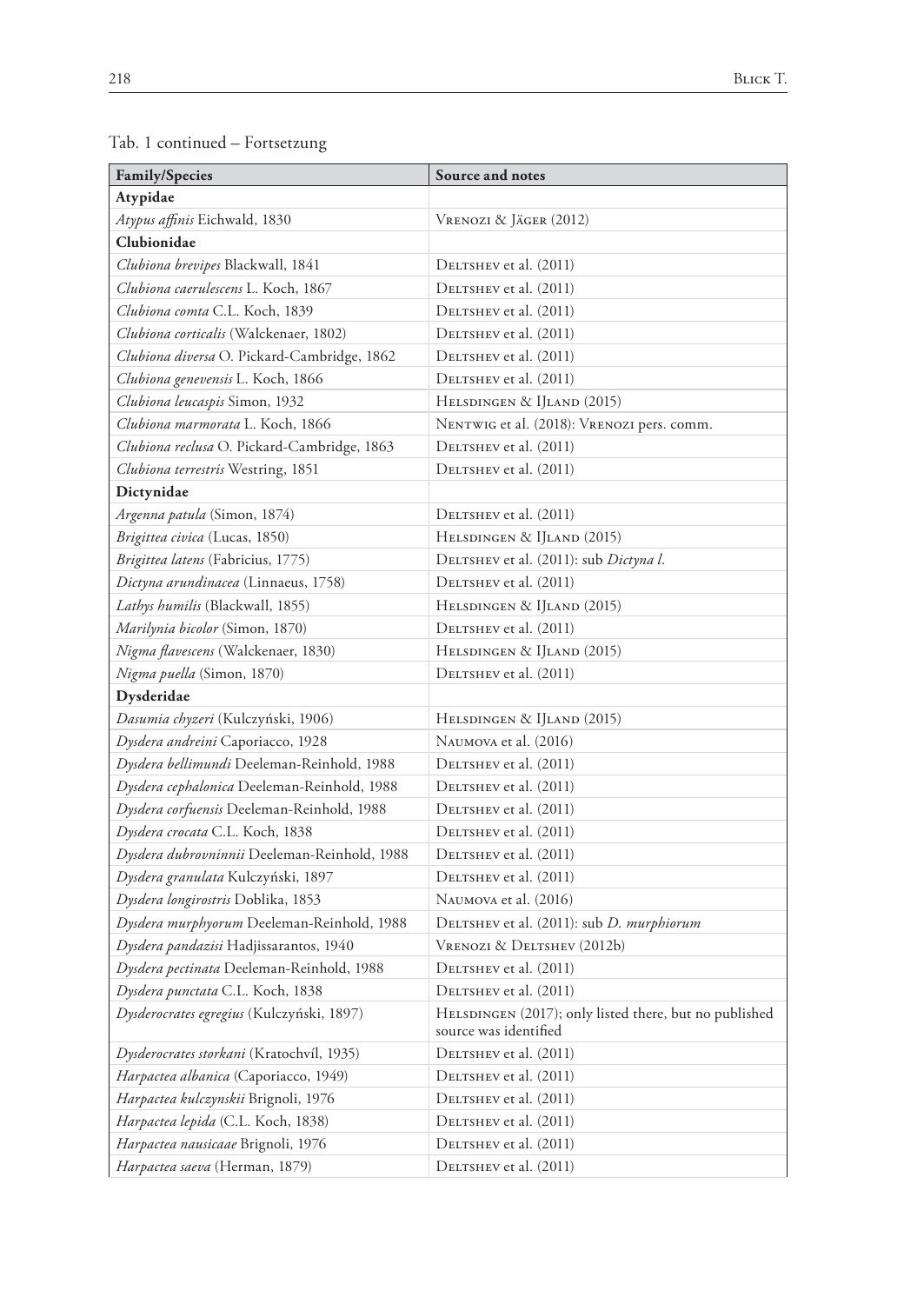| <b>Family/Species</b>                                | Source and notes                                       |  |  |
|------------------------------------------------------|--------------------------------------------------------|--|--|
| Eresidae                                             |                                                        |  |  |
| Eresus kollari Rossi, 1846                           | DELTSHEV et al. (2011)                                 |  |  |
| <i>Eresus moravicus</i> Řezáč, 2008                  | NAUMOVA et al. (2016)                                  |  |  |
| Eutichuridae                                         |                                                        |  |  |
| Cheiracanthium elegans Thorell, 1875                 | DELTSHEV et al. (2011)                                 |  |  |
| Cheiracanthium ienisteai Sterghiu, 1985              | HELSDINGEN & IJLAND (2015): sub C. cf. <i>ienistai</i> |  |  |
| Cheiracanthium mildei L. Koch, 1864                  | DELTSHEV et al. (2011)                                 |  |  |
| Cheiracanthium punctorium (Villers, 1789)            | DELTSHEV et al. (2011)                                 |  |  |
| Cheiracanthium virescens (Sundevall, 1833)           | DELTSHEV et al. (2011)                                 |  |  |
| Gnaphosidae                                          |                                                        |  |  |
| Anagraphis ochracea (L. Koch, 1867)                  | DELTSHEV et al. (2011): sub A. pallida                 |  |  |
| Aphantaulax cincta (L. Koch, 1866)                   | VRENOZI & JÄGER (2012)                                 |  |  |
| Aphantaulax trifasciata (O. Pickard-Cambridge, 1872) | VRENOZI & JÄGER (2012)                                 |  |  |
| Berlandina cinerea (Menge, 1872)                     | DELTSHEV et al. (2011)                                 |  |  |
| Berlandina corcyraea (O. Pickard-Cambridge, 1874)    | HELSDINGEN & IJLAND (2015)                             |  |  |
| Berlandina plumalis (O. Pickard-Cambridge, 1872)     | KOMNENOV (2018)                                        |  |  |
| Callilepis nocturna (Linnaeus, 1758)                 | DELTSHEV et al. (2011)                                 |  |  |
| Callilepis schuszteri (Herman, 1879)                 | NAUMOVA et al. (2016)                                  |  |  |
| Civizelotes caucasius (L. Koch, 1866)                | NAUMOVA et al. (2016)                                  |  |  |
| Civizelotes gracilis (Canestrini, 1868)              | NAUMOVA et al. (2016)                                  |  |  |
| Drassodes cupreus (Blackwall, 1834)                  | DELTSHEV et al. (2011)                                 |  |  |
| Drassodes lapidosus (Walckenaer, 1802)               | DELTSHEV et al. (2011)                                 |  |  |
| <i>Drassodes lutescens (C.L. Koch, 1839)</i>         | DELTSHEV et al. (2011)                                 |  |  |
| Drassyllus praeficus (L. Koch, 1866)                 | DELTSHEV et al. (2011)                                 |  |  |
| Drassyllus pusillus (C.L. Koch, 1833)                | NAUMOVA et al. (2016)                                  |  |  |
| <i>Drassyllus villicus</i> (Thorell, 1875)           | VRENOZI & JÄGER (2012)                                 |  |  |
| Echemus angustifrons (Westring, 1861)                | Vrenozi & Jäger (2012)                                 |  |  |
| Gnaphosa bicolor (Hahn, 1833)                        | NAUMOVA et al. (2016)                                  |  |  |
| Gnaphosa dolosa Herman, 1879                         | KOMNENOV (2018)                                        |  |  |
| Gnaphosa lapponum (L. Koch, 1866)                    | DELTSHEV et al. (2011)                                 |  |  |
| Gnaphosa lucifuga (Walckenaer, 1802)                 | DELTSHEV et al. (2011)                                 |  |  |
| Gnaphosa opaca Herman, 1879                          | NAUMOVA et al. (2016)                                  |  |  |
| Gnaphosa rhenana Müller & Schenkel, 1895             | KOMNENOV (2018)                                        |  |  |
| Haplodrassus dalmatensis (L. Koch, 1866)             | DELTSHEV et al. (2011)                                 |  |  |
| Haplodrassus signifer (C.L. Koch, 1839)              | DELTSHEV et al. (2011)                                 |  |  |
| Haplodrassus silvestris (Blackwall, 1833)            | NAUMOVA et al. (2016)                                  |  |  |
| Leptodrassus albidus Simon, 1914                     | NENTWIG et al. (2018): VRENOZI pers. comm.             |  |  |
| Micaria albovittata (Lucas, 1846)                    | DELTSHEV et al. (2011)                                 |  |  |
| <i>Micaria coarctata</i> (Lucas, 1846)               | VRENOZI & JÄGER (2012)                                 |  |  |
| Nomisia aussereri (L. Koch, 1872)                    | DELTSHEV et al. (2011)                                 |  |  |
| Nomisia excerpta (O. Pickard-Cambridge, 1872)        | NENTWIG et al. (2018): VRENOZI pers. comm.             |  |  |
| Nomisia exornata (C.L. Koch, 1839)                   | DELTSHEV et al. (2011)                                 |  |  |
| Nomisia recepta (Pavesi, 1880)                       | VRENOZI & JÄGER (2012)                                 |  |  |
| Scotophaeus blackwalli (Thorell, 1871)               | DELTSHEV et al. (2011)                                 |  |  |
| Scotophaeus scutulatus (L. Koch, 1866)               | DELTSHEV et al. (2011)                                 |  |  |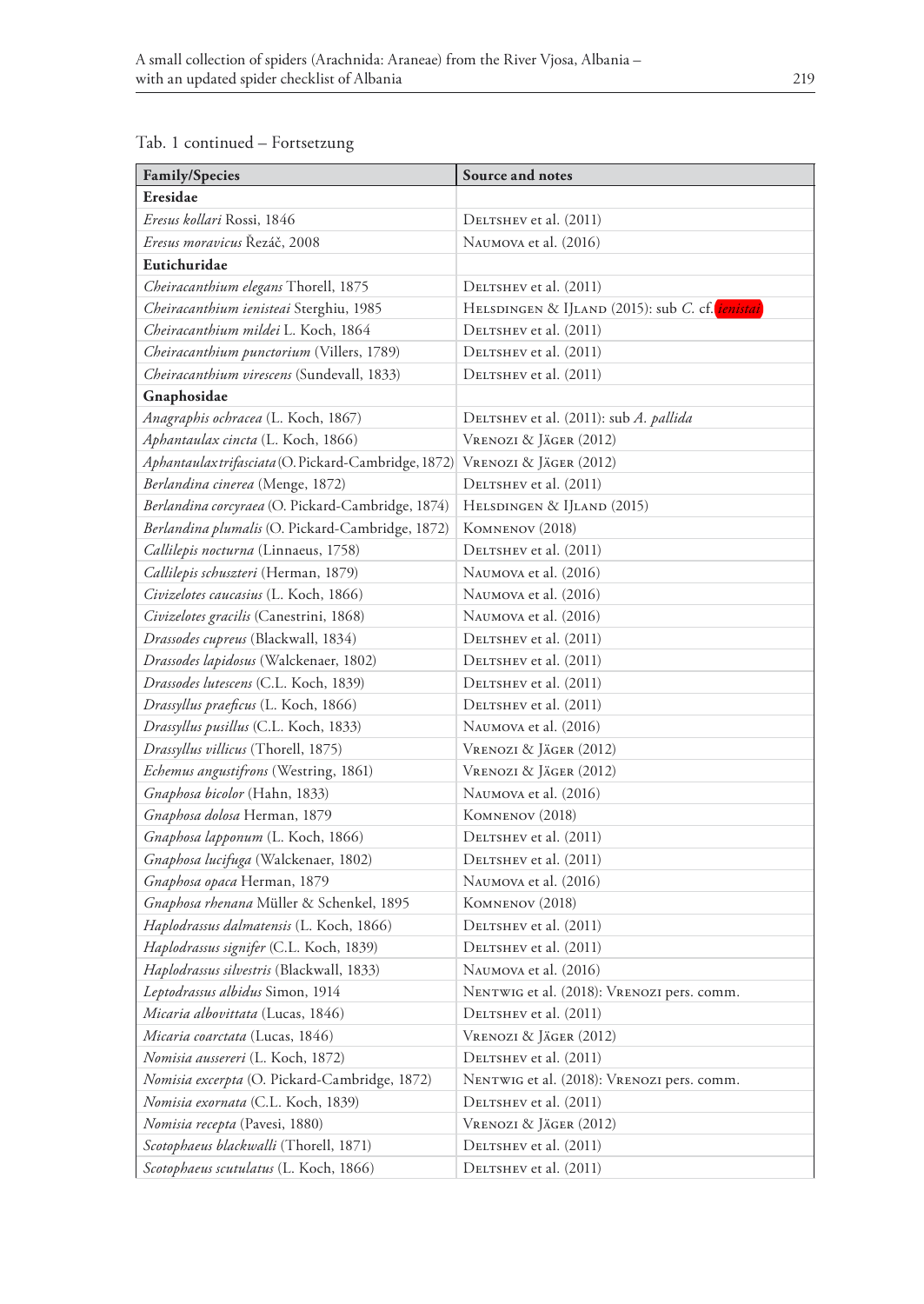| <b>Family/Species</b>                            | Source and notes                                                                                                                    |  |
|--------------------------------------------------|-------------------------------------------------------------------------------------------------------------------------------------|--|
| Trachyzelotes barbatus (L. Koch, 1866)           | DELTSHEV et al. (2011)                                                                                                              |  |
| Trachyzelotes huberti Platnick & Murphy, 1984    | KOMNENOV (2018); described from Algeria (Oran) by<br>PLATNICK & MURPHY (1984), refound in Italy (Apulia)<br>by IJLAND et al. (2012) |  |
| Trachyzelotes lyonneti (Audouin, 1826)           | DELTSHEV et al. (2011)                                                                                                              |  |
| Trachyzelotes malkini Platnick & Murphy, 1984    | NAUMOVA et al. (2016)                                                                                                               |  |
| Trachyzelotes pedestris (C.L. Koch, 1837)        | DELTSHEV et al. (2011)                                                                                                              |  |
| Zelotes apricorum (L. Koch, 1876)                | DELTSHEV et al. (2011)                                                                                                              |  |
| Zelotes argoliensis (C.L. Koch, 1839)            | VRENOZI & JÄGER (2012)                                                                                                              |  |
| Zelotes atrocaeruleus (Simon, 1878)              | VRENOZI & JÄGER (2012)                                                                                                              |  |
| Zelotes balcanicus Deltshev, 2006                | DELTSHEV et al. (2011)                                                                                                              |  |
| Zelotes cingarus (O. Pickard-Cambridge, 1874)    | DELTSHEV et al. (2011)                                                                                                              |  |
| Zelotes femellus (L. Koch, 1866)                 | VRENOZI & JÄGER (2013)                                                                                                              |  |
| Zelotes hermani (Chyzer, 1897)                   | Vrenozi & Jäger (2012)                                                                                                              |  |
| Zelotes metellus Roewer, 1928                    | NAUMOVA et al. (2016)                                                                                                               |  |
| Zelotes oblongus (C.L. Koch, 1833)               | DELTSHEV et al. (2011)                                                                                                              |  |
| Zelotes segrex (Simon, 1878)                     | DELTSHEV et al. (2011)                                                                                                              |  |
| <i>Zelotes similis</i> (Kulczyński, 1887)        | DELTSHEV et al. (2011)                                                                                                              |  |
| <i>Zelotes tenuis</i> (L. Koch, 1866)            | DELTSHEV et al. (2011)                                                                                                              |  |
| Hahniidae                                        |                                                                                                                                     |  |
| Cicurina cicur (Fabricius, 1793)                 | DELTSHEV et al. (2011)                                                                                                              |  |
| Hahnia nava (Blackwall, 1841)                    | DELTSHEV et al. (2011)                                                                                                              |  |
| Iberina candida (Simon, 1875)                    | HELSDINGEN & IJLAND (2015)                                                                                                          |  |
| Leptonetidae                                     |                                                                                                                                     |  |
| Sulcia cretica lindbergi Dresco, 1962            | DELTSHEV et al. (2011): sub S. pr. cretica lindbergi (in<br>checklist only, figures and text without "pr.")                         |  |
| Linyphiidae                                      |                                                                                                                                     |  |
| Agnyphantesexpunctus(O.Pickard-Cambridge, 1875)  | DELTSHEV et al. (2011)                                                                                                              |  |
| Agyneta rurestris (C.L. Koch, 1836)              | DELTSHEV et al. (2011)                                                                                                              |  |
| Agyneta saxatilis (Blackwall, 1844)              | DELTSHEV et al. (2011)                                                                                                              |  |
| Asthenargus bracianus Miller, 1938               | KOMNENOV (2011), HELSDINGEN & IJLAND (2015)                                                                                         |  |
| Bolyphantes luteolus (Blackwall, 1833)           | DELTSHEV et al. (2011)                                                                                                              |  |
| Centromerus acutidentatus DELTSHEV, 2002         | DELTSHEV et al. (2011)                                                                                                              |  |
| Centromerus cavernarum (L. Koch, 1872)           | DELTSHEV et al. (2011)                                                                                                              |  |
| Ceratinella brevis (Wider, 1834)                 | DELTSHEV et al. (2011)                                                                                                              |  |
| Ceratinella major Kulczyński, 1894               | HELSDINGEN & IJLAND (2015)                                                                                                          |  |
| Diplostyla concolor (Wider, 1834)                | DELTSHEV et al. (2011)                                                                                                              |  |
| Drapetisca socialis (Sundevall, 1833)            | KOMNENOV (2011)                                                                                                                     |  |
| Erigone dentipalpis (Wider, 1834)                | DELTSHEV et al. (2011)                                                                                                              |  |
| Erigone remota L. Koch, 1869                     | Vrenozi & Jäger (2013)                                                                                                              |  |
| <i>Erigonoplus jarmilae</i> (Miller, 1943)       | DELTSHEV et al. (2011)                                                                                                              |  |
| <i>Erigonoplus spinifemuralis</i> Dimitrov, 2003 | KOMNENOV (2018)                                                                                                                     |  |
| Floronia bucculenta (Clerck, 1757)               | DELTSHEV et al. (2011)                                                                                                              |  |
| Frontinellina frutetorum (C.L. Koch, 1834)       | DELTSHEV et al. (2011)                                                                                                              |  |
| Gnathonarium dentatum (Wider, 1834)              | KOMNENOV (2018)                                                                                                                     |  |
| <i>Gonatium hilare</i> (Thorell, 1875)           | HELSDINGEN & IJLAND (2015)                                                                                                          |  |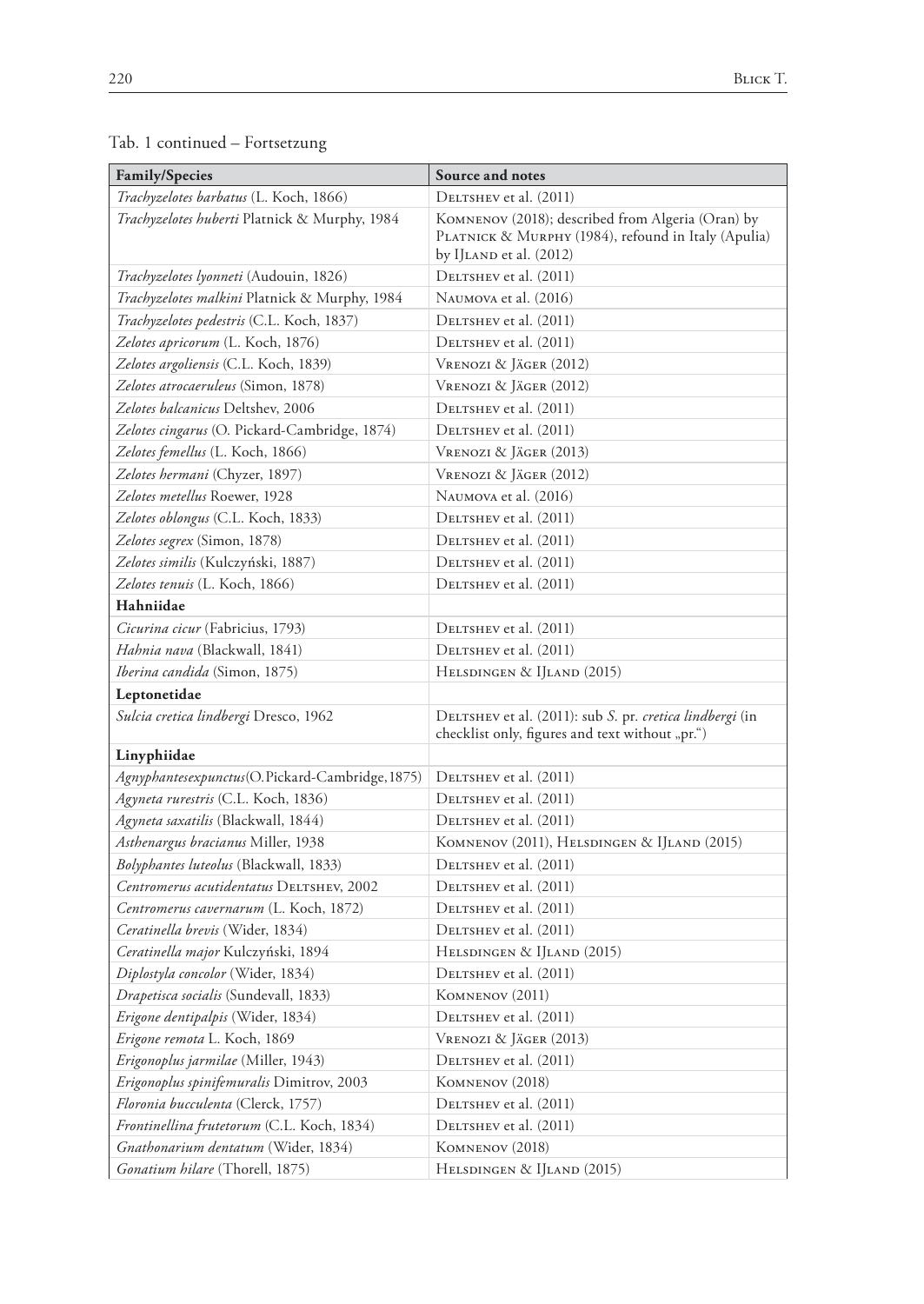| <b>Family/Species</b>                                             | Source and notes                                             |  |
|-------------------------------------------------------------------|--------------------------------------------------------------|--|
| Heterotrichoncus pusillus (Miller, 1958)                          | HELSDINGEN & IJLAND (2015)                                   |  |
| Improphantes improbulus (Simon, 1929)                             | DELTSHEV et al. (2011): sub <i>I</i> . pr. <i>improbulus</i> |  |
| Janetschekia monodon (O. Pickard-Cambridge, 1873) KOMNENOV (2018) |                                                              |  |
| Lepthyphantes leprosus (Ohlert, 1865)                             | DELTSHEV et al. (2011)                                       |  |
| Lepthyphantes magnesiae Brignoli, 1979                            | HELSDINGEN & IJLAND (2015)                                   |  |
| Lepthyphantes minutus (Blackwall, 1833)                           | DELTSHEV et al. (2011)                                       |  |
| Lepthyphantes nodifer Simon, 1884                                 | VRENOZI & DELTSHEV (2012a)                                   |  |
| Linyphia hortensis Sundevall, 1830                                | HELSDINGEN & IJLAND (2015)                                   |  |
| Linyphia mimonti Simon, 1884                                      | HELSDINGEN & IJLAND (2015)                                   |  |
| Linyphia triangularis (Clerck, 1757)                              | DELTSHEV et al. (2011)                                       |  |
| Mansuphantes mansuetus (Thorell, 1875)                            | DELTSHEV et al. (2011)                                       |  |
| Mecopisthes silus (O. Pickard-Cambridge, 1873)                    | DELTSHEV et al. (2011)                                       |  |
| Micrargus herbigradus (Blackwall, 1854)                           | DELTSHEV et al. (2011)                                       |  |
| Microlinyphia pusilla (Sundevall, 1830)                           | DELTSHEV et al. (2011)                                       |  |
| Microneta viaria (Blackwall, 1841)                                | DELTSHEV et al. (2011)                                       |  |
| Nematogmus sanguinolentus (Walckenaer, 1841)                      | DELTSHEV et al. (2011)                                       |  |
| Neriene clathrata (Sundevall, 1830)                               | DELTSHEV et al. (2011)                                       |  |
| Neriene furtiva (O. Pickard-Cambridge, 1871)                      | VRENOZI & DELTSHEV (2012a)                                   |  |
| Neriene peltata (Wider, 1834)                                     | HELSDINGEN & IJLAND (2015)                                   |  |
| Oedothorax apicatus (Blackwall, 1850)                             | DELTSHEV et al. (2011)                                       |  |
| Palliduphantes pillichi (Kulczyński, 1915)                        | DELTSHEV et al. (2011)                                       |  |
| Pelecopsis elongata (Wider, 1834)                                 | VRENOZI & DELTSHEV (2012a)                                   |  |
| Piniphantes pinicola (Simon, 1884)                                | DELTSHEV et al. (2011)                                       |  |
| Pityohyphantes phrygianus (C.L. Koch, 1836)                       | DELTSHEV et al. (2011)                                       |  |
| Pocadicnemis juncea Locket & Millidge, 1953                       | NAUMOVA et al. (2016), KOMNENOV (2018)                       |  |
| Porrhomma convexum (Westring, 1851)                               | KOMNENOV (2011)                                              |  |
| Prinerigone vagans (Audouin, 1826)                                | DELTSHEV et al. (2011)                                       |  |
| Sauron rayi (Simon, 1881)                                         | NAUMOVA et al. (2016)                                        |  |
| Scutpelecopsis krausi (Wunderlich, 1980)                          | HELSDINGEN & IJLAND (2015)                                   |  |
| Sintula retroversus (O. Pickard-Cambridge, 1875)                  | VRENOZI & DELTSHEV (2012a)                                   |  |
| Sintula spiniger (Balogh, 1935)                                   | VRENOZI & DELTSHEV (2012a)                                   |  |
| Stemonyphantes lineatus (Linnaeus, 1758)                          | DELTSHEV et al. (2011)                                       |  |
| Tallusia vindobonensis (Kulczyński, 1898)                         | VRENOZI & JÄGER (2012)                                       |  |
| Tapinocyba mitis (O. Pickard-Cambridge, 1882)                     | HELSDINGEN & IJLAND (2015): sub T. cf. mitis                 |  |
| Tapinocyba pallens (O. Pickard-Cambridge, 1873)                   | DELTSHEV et al. (2011)                                       |  |
| Tenuiphantes floriana (van Helsdingen, 1977)                      | VRENOZI & DELTSHEV (2012a)                                   |  |
| Tenuiphantes herbicola (Simon, 1884)                              | HELSDINGEN & IJLAND (2015)                                   |  |
| Tenuiphantes tenebricola (Wider, 1834)                            | VRENOZI & JÄGER (2013)                                       |  |
| Tenuiphantes tenuis (Blackwall, 1852)                             | DELTSHEV et al. (2011)                                       |  |
| Trichoncus affinis Kulczyński, 1894                               | DELTSHEV et al. (2011)                                       |  |
| Trichoncus sordidus Simon, 1884                                   | VRENOZI & DELTSHEV (2012a)                                   |  |
| Troglohyphantes draconis Deeleman-Reinhold, 1978                  | DELTSHEV et al. (2011)                                       |  |
| Troglohyphantes pretneri Deeleman-Reinhold, 1978                  | DELTSHEV et al. (2011)                                       |  |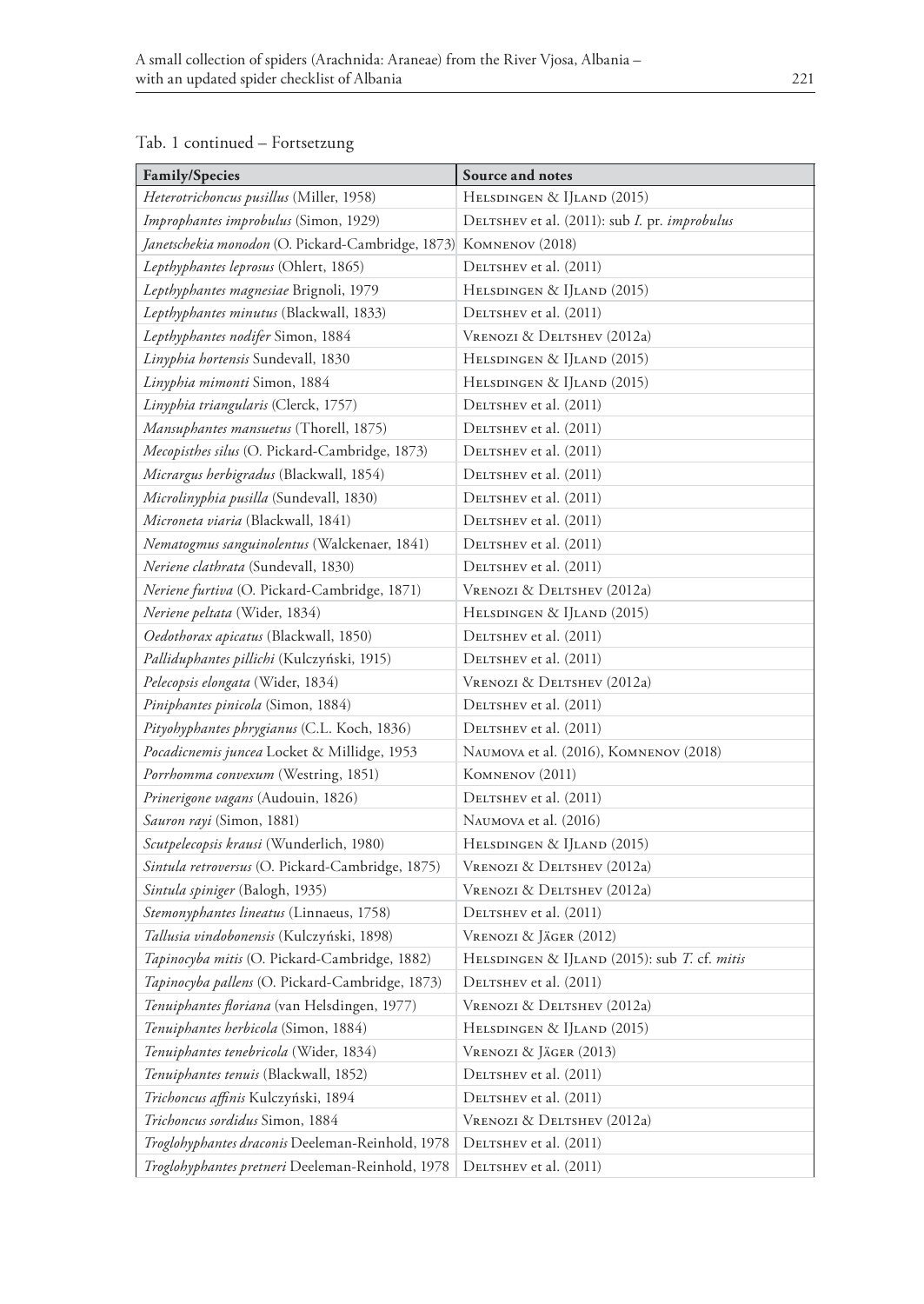|  |  |  |  | Tab. 1 continued – Fortsetzung |
|--|--|--|--|--------------------------------|
|--|--|--|--|--------------------------------|

| Family/Species                                              | Source and notes                                                                                                                                                                                                         |  |  |
|-------------------------------------------------------------|--------------------------------------------------------------------------------------------------------------------------------------------------------------------------------------------------------------------------|--|--|
| Walckenaeria abantensis Wunderlich, 1995                    | HELSDINGEN & IJLAND (2015)                                                                                                                                                                                               |  |  |
| Liocranidae                                                 |                                                                                                                                                                                                                          |  |  |
| Agraecina lineata (Simon, 1878)                             | Vrenozi & Jäger (2012)                                                                                                                                                                                                   |  |  |
| Agroeca cuprea Menge, 1873                                  | NAUMOVA et al. (2016)                                                                                                                                                                                                    |  |  |
| Liocranoeca vjosensis Komnenov, 2018                        | KOMNENOV (2018)                                                                                                                                                                                                          |  |  |
| Liocranum rupicola (Walckenaer, 1830)                       | NAUMOVA et al. (2016)                                                                                                                                                                                                    |  |  |
| Mesiotelus tenuissimus (L. Koch, 1866)                      | DELTSHEV et al. (2011): with "?"                                                                                                                                                                                         |  |  |
| Sagana rutilans Thorell, 1875                               | HELSDINGEN & IJLAND (2015)                                                                                                                                                                                               |  |  |
| Lycosidae                                                   |                                                                                                                                                                                                                          |  |  |
| Alopecosa aculeata (Clerck, 1757)                           | DELTSHEV et al. (2011)                                                                                                                                                                                                   |  |  |
| Alopecosa albofasciata (Brullé, 1832)                       | DELTSHEV et al. (2011)                                                                                                                                                                                                   |  |  |
| Alopecosa cursor (Hahn, 1831)                               | VRENOZI & JÄGER (2012)                                                                                                                                                                                                   |  |  |
| Alopecosa fabrilis (Clerck, 1757)                           | NAUMOVA et al. (2016)                                                                                                                                                                                                    |  |  |
| Alopecosa farinosa (Herman, 1879)                           | DELTSHEV et al. (2011): sub A. accentuata                                                                                                                                                                                |  |  |
| Alopecosa pentheri (Nosek, 1905)                            | HELSDINGEN & IJLAND (2015)                                                                                                                                                                                               |  |  |
| Alopecosa pulverulenta (Clerck, 1757)                       | DELTSHEV et al. (2011)                                                                                                                                                                                                   |  |  |
| Alopecosa solitaria (Herman, 1879)                          | DELTSHEV et al. (2011)                                                                                                                                                                                                   |  |  |
| Alopecosa sulzeri (Pavesi, 1873)                            | NAUMOVA et al. (2016)                                                                                                                                                                                                    |  |  |
| Alopecosa trabalis (Clerck, 1757)<br>DELTSHEV et al. (2011) |                                                                                                                                                                                                                          |  |  |
| Arctosa cinerea (Fabricius, 1777)                           | DELTSHEV et al. (2011)                                                                                                                                                                                                   |  |  |
| Arctosa leopardus (Sundevall, 1833)                         | DELTSHEV et al. (2011)                                                                                                                                                                                                   |  |  |
| Arctosa perita (Latreille, 1799)                            | KOMNENOV (2018)                                                                                                                                                                                                          |  |  |
| Arctosa stigmosa (Thorell, 1875)                            | KOMNENOV (2018)                                                                                                                                                                                                          |  |  |
| Arctosa variana C.L. Koch, 1847                             | DELTSHEV et al. (2011)                                                                                                                                                                                                   |  |  |
| Aulonia albimana (Walckenaer, 1805)                         | Vrenozi & Jäger (2012)                                                                                                                                                                                                   |  |  |
| Geolycosa vultuosa (C.L. Koch, 1838)                        | HELSDINGEN & IJLAND (2015)                                                                                                                                                                                               |  |  |
| Hogna radiata (Latreille, 1817)                             | DELTSHEV et al. (2011)                                                                                                                                                                                                   |  |  |
| Lycosa praegrandis C.L. Koch, 1836                          | DELTSHEV et al. (2011)                                                                                                                                                                                                   |  |  |
| Lycosa praegrandis discoloriventer Caporiacco, 1949         | DELTSHEV et al. (2011)                                                                                                                                                                                                   |  |  |
| Pardosa agrestis (Westring, 1861)                           | Vrenozi & Jäger (2013)                                                                                                                                                                                                   |  |  |
| Pardosa agricola (Thorell, 1856)                            | DELTSHEV et al. (2011)                                                                                                                                                                                                   |  |  |
| Pardosa alacris (C.L. Koch, 1833)                           | DELTSHEV et al. (2011)                                                                                                                                                                                                   |  |  |
| Pardosa albatula (Roewer, 1951)                             | DELTSHEV et al. (2011)                                                                                                                                                                                                   |  |  |
| Pardosa atomaria (C.L. Koch, 1847)                          | DELTSHEV et al. (2011)                                                                                                                                                                                                   |  |  |
| Pardosa bifasciata (C.L. Koch, 1834)                        | NAUMOVA et al. (2016)                                                                                                                                                                                                    |  |  |
| Pardosa cavannae Simon, 1881                                | VRENOZI & JÄGER (2013)                                                                                                                                                                                                   |  |  |
| Pardosa cribrata Simon, 1876                                | DELTSHEV et al. (2011)                                                                                                                                                                                                   |  |  |
| <i>Pardosa hortensis</i> (Thorell, 1872)                    | DELTSHEV et al. (2011)                                                                                                                                                                                                   |  |  |
| Pardosa lugubris (Walckenaer, 1802)                         | DELTSHEV et al. (2011); N.B.: s.str.?; BLAGOEV (2005):<br>only females (which are hardly distinguishable in the<br>lugubris group), cf. P. pertinax von Helversen, 2000<br>(Greece, Turkey) (TÖPFER-HOFMANN et al. 2000) |  |  |
| Pardosa mixta (Kulczyński, 1887)                            | DELTSHEV et al. (2011)                                                                                                                                                                                                   |  |  |
| <i>Pardosa monticola</i> (Clerck, 1757)                     | DELTSHEV et al. (2011)                                                                                                                                                                                                   |  |  |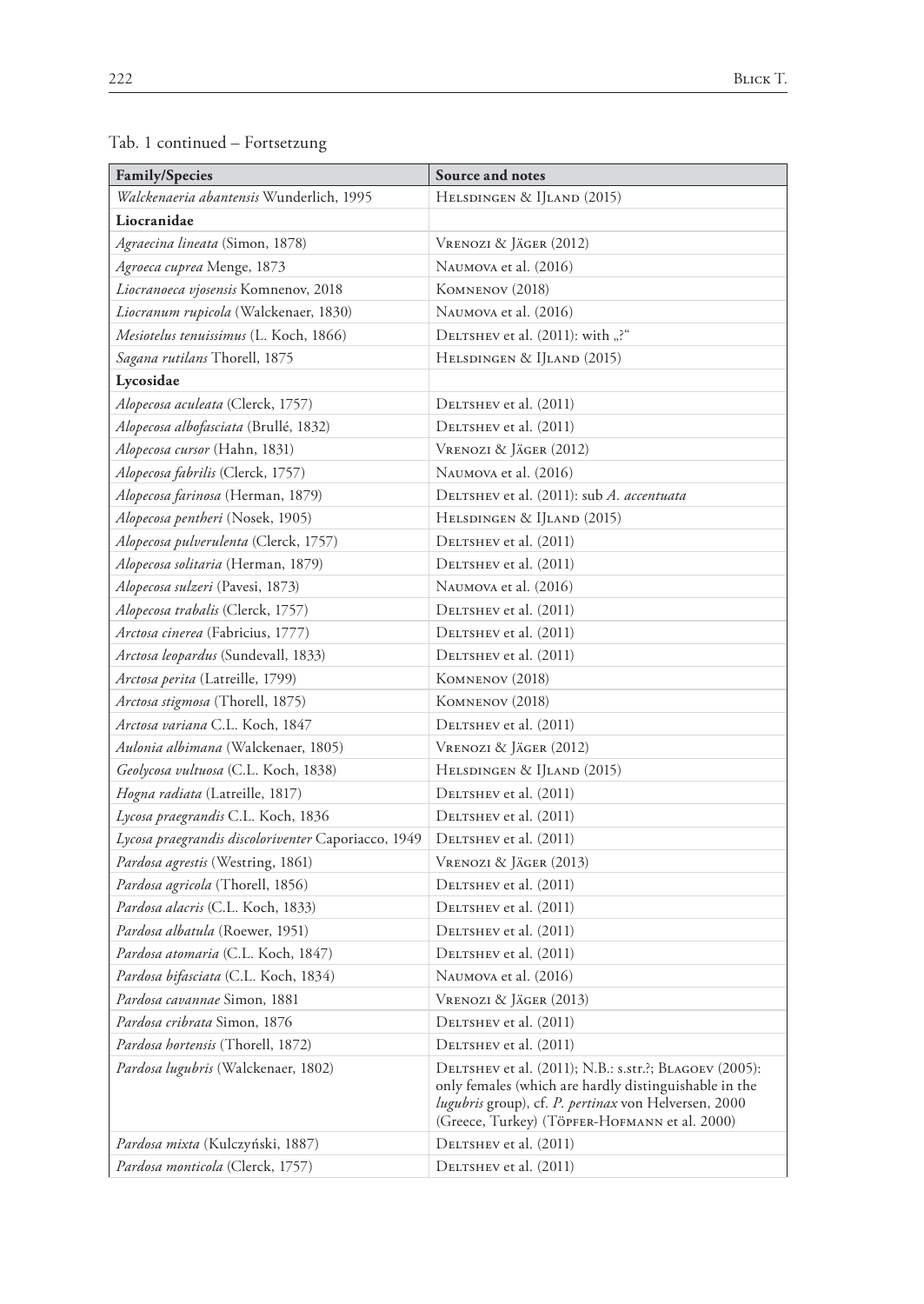| Family/Species                             | Source and notes                                                                                                                   |  |
|--------------------------------------------|------------------------------------------------------------------------------------------------------------------------------------|--|
| Pardosa prativaga (L. Koch, 1870)          | DELTSHEV et al. (2011)                                                                                                             |  |
| Pardosa proxima (C.L. Koch, 1847)          | DELTSHEV et al. (2011); N.B.: Pardosa vlijmi den Hol-<br>lander & Dijkstra, 1974 is a synonym of P. proxima<br>(Isaia et al. 2018) |  |
| Pardosa pullata (Clerck, 1757)             | DELTSHEV et al. (2011)                                                                                                             |  |
| Pardosa tatarica (Thorell, 1875)           | DELTSHEV et al. (2011)                                                                                                             |  |
| Pardosa vittata (Keyserling, 1863)         | Vrenozi & Jäger (2012)                                                                                                             |  |
| Pirata piraticus (Clerck, 1757)            | DELTSHEV et al. (2011)                                                                                                             |  |
| Pirata tenuitarsis Simon, 1876             | KOMNENOV (2018)                                                                                                                    |  |
| Piratula knorri (Scopoli, 1763)            | DELTSHEV et al. (2011): sub Pirata k.                                                                                              |  |
| <i>Piratula latitans</i> (Blackwall, 1841) | DELTSHEV et al. (2011): sub Pirata l.                                                                                              |  |
| Trabea paradoxa Simon, 1876                | DELTSHEV et al. (2011)                                                                                                             |  |
| Trochosa hispanica Simon, 1870             | DELTSHEV et al. (2011)                                                                                                             |  |
| Trochosa robusta (Simon, 1876)             | DELTSHEV et al. (2011)                                                                                                             |  |
| Trochosa ruricola (De Geer, 1778)          | DELTSHEV et al. (2011)                                                                                                             |  |
| Trochosa terricola Thorell, 1856           | DELTSHEV et al. (2011)                                                                                                             |  |
| Xerolycosa miniata (C.L. Koch, 1834)       | DELTSHEV et al. (2011)                                                                                                             |  |
| Mimetidae                                  |                                                                                                                                    |  |
| Ero tuberculata (De Geer, 1778)            | HELSDINGEN & IJLAND (2015)                                                                                                         |  |
| Miturgidae                                 |                                                                                                                                    |  |
| Zora manicata Simon, 1878                  | DELTSHEV et al. (2011)                                                                                                             |  |
| Zora nemoralis (Blackwall, 1861)           | DELTSHEV et al. (2011)                                                                                                             |  |
| Zora parallela Simon, 1878                 | HELSDINGEN & IJLAND (2015)                                                                                                         |  |
| Zora spinimana (Sundevall, 1833)           | DELTSHEV et al. (2011)                                                                                                             |  |
| Nemesiidae                                 |                                                                                                                                    |  |
| Brachythele media Kulczyński, 1897         | VRENOZI & DELTSHEV (2012b)                                                                                                         |  |
| Nemesia pannonica Herman, 1879             | VRENOZI & JÄGER (2012): sub N. pannonica pannonica                                                                                 |  |
| Nesticidae                                 |                                                                                                                                    |  |
| Kryptonesticus eremita (Simon, 1880)       | DELTSHEV et al. (2011): sub Nesticus e.                                                                                            |  |
| <i>Nesticus cellulanus</i> (Clerck, 1757)  | DELTSHEV et al. (2011)                                                                                                             |  |
| Oecobiidae                                 |                                                                                                                                    |  |
| Oecobius maculatus Simon, 1870             | HELSDINGEN & IJLAND (2015)                                                                                                         |  |
| Uroctea durandi (Latreille, 1809)          | DELTSHEV et al. (2011)                                                                                                             |  |
| Oonopidae                                  |                                                                                                                                    |  |
| Oonops domesticus Dalmas, 1916             | DELTSHEV et al. (2011)                                                                                                             |  |
| Oxyopidae                                  |                                                                                                                                    |  |
| Oxyopes heterophthalmus (Latreille, 1804)  | DELTSHEV et al. (2011)                                                                                                             |  |
| Oxyopes lineatus Latreille, 1806           | DELTSHEV et al. (2011)                                                                                                             |  |
| Palpimanidae                               |                                                                                                                                    |  |
| Palpimanus gibbulus Dufour, 1820           | DELTSHEV et al. (2011)                                                                                                             |  |
| Palpimanus orientalis Kulczyński, 1909     | DELTSHEV et al. (2011)                                                                                                             |  |
| Philodromidae                              |                                                                                                                                    |  |
| Philodromus aureolus (Clerck, 1757)        | DELTSHEV et al. (2011)                                                                                                             |  |
| Philodromus cespitum (Walckenaer, 1802)    | DELTSHEV et al. (2011)                                                                                                             |  |
| Philodromus dispar Walckenaer, 1826        | DELTSHEV et al. (2011)                                                                                                             |  |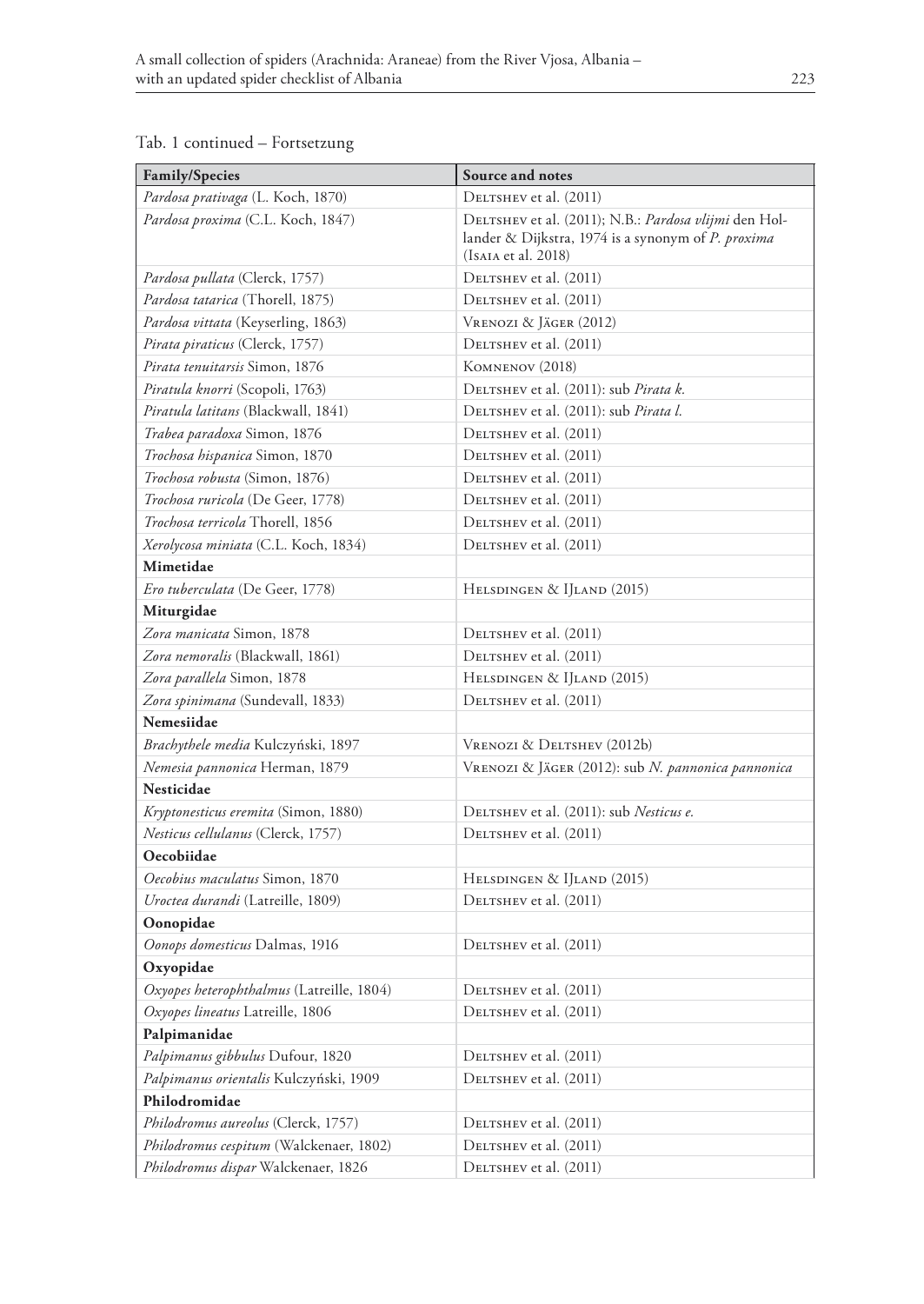| <b>Family/Species</b>                            | Source and notes                                                                                                              |  |
|--------------------------------------------------|-------------------------------------------------------------------------------------------------------------------------------|--|
| Philodromus pentheri Muster, 2009                | DELTSHEV et al. (2011)                                                                                                        |  |
| Philodromus praedatus O. Pickard-Cambridge, 1871 | DELTSHEV et al. (2011)                                                                                                        |  |
| Philodromus rufus Walckenaer, 1826               | DELTSHEV et al. (2011)                                                                                                        |  |
| Pulchellodromus bistigma (Simon, 1870)           | VRENOZI & JÄGER (2012): sub Philodromus b.                                                                                    |  |
| Pulchellodromus pulchellus (Lucas, 1846)         | DELTSHEV et al. (2011): sub Philodromus p.                                                                                    |  |
| Pulchellodromus ruficapillus (Simon, 1885)       | VRENOZI & JÄGER (2012): sub Philodromus r.                                                                                    |  |
| Thanatus atratus Simon, 1875                     | Vrenozi & Jäger (2012)                                                                                                        |  |
| <i>Thanatus sabulosus</i> (Menge, 1875)          | DELTSHEV et al. (2011)                                                                                                        |  |
| Thanatus vulgaris Simon, 1870                    | DELTSHEV et al. (2011)                                                                                                        |  |
| Tibellus oblongus (Walckenaer, 1802)             | DELTSHEV et al. (2011)                                                                                                        |  |
| Pholcidae                                        |                                                                                                                               |  |
| Holocnemus pluchei (Scopoli, 1763)               | DELTSHEV et al. (2011)                                                                                                        |  |
| Hoplopholcus forskali (Thorell, 1871)            | DELTSHEV et al. (2011)                                                                                                        |  |
| Pholcus opilionoides (Schrank, 1781)             | DELTSHEV et al. (2011)                                                                                                        |  |
| Pholcus phalangioides (Fuesslin, 1775)           | DELTSHEV et al. (2011)                                                                                                        |  |
| Stygopholcus photophilus (Senglet, 1971)         | DELTSHEV et al. (2011)                                                                                                        |  |
| Phrurolithidae                                   |                                                                                                                               |  |
| Phrurolithus festivus (C.L. Koch, 1835)          | DELTSHEV et al. (2011)                                                                                                        |  |
| Phrurolithus nigrinus (Simon, 1878)              | KOMNENOV (2018); specimens from the Balkans not fig-<br>ured, identity with material from western Europe should<br>be checked |  |
| Phrurolithus pullatus Kulczyński, 1897           | HELSDINGEN & IJLAND (2015)                                                                                                    |  |
| Phrurolithus szilyi Herman, 1879                 | DELTSHEV et al. (2011)                                                                                                        |  |
| Pisauridae                                       |                                                                                                                               |  |
| <i>Pisaura mirabilis</i> (Clerck, 1757)          | DELTSHEV et al. (2011)                                                                                                        |  |
| Salticidae                                       |                                                                                                                               |  |
| Aelurillus v-insignitus (Clerck, 1757)           | DELTSHEV et al. (2011)                                                                                                        |  |
| Asianellus festivus (C.L. Koch, 1834)            | DELTSHEV et al. (2011)                                                                                                        |  |
| Attulus distinguendus (Simon, 1868)              | DELTSHEV et al. (2011): sub Sitticus d.                                                                                       |  |
| Attulus penicillatus (Simon, 1875)               | HELSDINGEN & IJLAND (2015): sub Sitticus p.                                                                                   |  |
| Ballus chalybeius (Walckenaer, 1802)             | VRENOZI & JÄGER (2012)                                                                                                        |  |
| Ballus rufipes (Simon, 1868)                     | KOMNENOV (2018)                                                                                                               |  |
| Calositticus atricapillus (Simon, 1882)          | DELTSHEV et al. (2011): sub Sitticus a.                                                                                       |  |
| Calositticus rupicola (C.L. Koch, 1837)          | VRENOZI & DUNLOP (2013): sub Sitticus r.                                                                                      |  |
| Carrhotus xanthogramma (Latreille, 1819)         | DELTSHEV et al. (2011)                                                                                                        |  |
| Chalcoscirtus infimus (Simon, 1868)              | DELTSHEV et al. (2011)                                                                                                        |  |
| Cyrba algerina (Lucas, 1846)                     | DELTSHEV et al. (2011)                                                                                                        |  |
| Euophrys frontalis (Walckenaer, 1802)            | DELTSHEV et al. (2011)                                                                                                        |  |
| Euophrys herbigrada (Simon, 1871)                | VRENOZI & DELTSHEV (2012b)                                                                                                    |  |
| Euophrys rufibarbis (Simon, 1868)                | DELTSHEV et al. (2011)                                                                                                        |  |
| Evarcha falcata (Clerck, 1757)                   | DELTSHEV et al. (2011)                                                                                                        |  |
| Evarcha jucunda (Lucas, 1846)                    | DELTSHEV et al. (2011)                                                                                                        |  |
| Evarcha laetabunda (C.L. Koch, 1846)             | DELTSHEV et al. (2011)                                                                                                        |  |
| Habrocestum papilionaceum (L. Koch, 1867)        | VRENOZI & JÄGER (2012)                                                                                                        |  |
| Heliophanus auratus C.L. Koch, 1835              | DELTSHEV et al. (2011)                                                                                                        |  |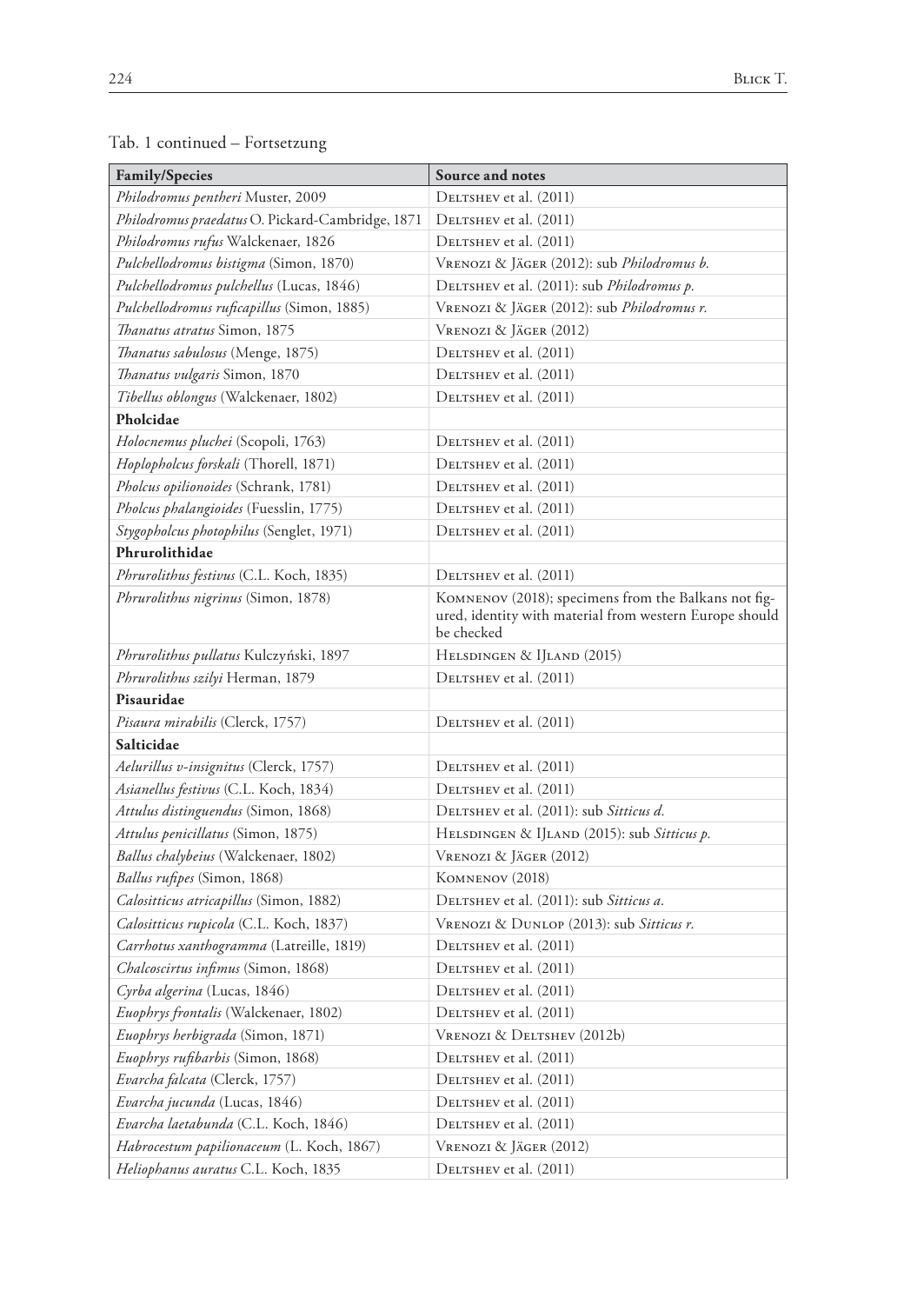| <b>Family/Species</b>                           | Source and notes                                                                                     |  |
|-------------------------------------------------|------------------------------------------------------------------------------------------------------|--|
| Heliophanus cupreus (Walckenaer, 1802)          | DELTSHEV et al. (2011)                                                                               |  |
| Heliophanus dubius C.L. Koch, 1835              | DELTSHEV et al. (2011)                                                                               |  |
| Heliophanus equester L. Koch, 1867              | DELTSHEV et al. (2011)                                                                               |  |
| Heliophanus flavipes (Hahn, 1832)               | DELTSHEV et al. (2011)                                                                               |  |
| Heliophanus kochii Simon, 1868                  | DELTSHEV et al. (2011)                                                                               |  |
| Heliophanus lineiventris Simon, 1868            | DELTSHEV et al. (2011)                                                                               |  |
| Heliophanus melinus L. Koch, 1867               | DELTSHEV et al. (2011)                                                                               |  |
| Heliophanus patagiatus Thorell, 1875            | DELTSHEV et al. (2011)                                                                               |  |
| Heliophanus simplex Simon, 1868                 | DELTSHEV et al. (2011)                                                                               |  |
| Heliophanus tribulosus Simon, 1868              | DELTSHEV et al. (2011)                                                                               |  |
| Hypositticus pubescens (Fabricius, 1775)        | DELTSHEV et al. (2011): sub Sitticus p.                                                              |  |
| <i>Icius hamatus</i> (C.L. Koch, 1846)          | DELTSHEV et al. (2011)                                                                               |  |
| <i>Macaroeris flavicomis (Simon, 1884)</i>      | DELTSHEV et al. (2011)                                                                               |  |
| <i>Macaroeris nidicolens</i> (Walckenaer, 1802) | DELTSHEV et al. (2011)                                                                               |  |
| Marpissa nivoyi (Lucas, 1846)                   | BLICK (this contribution)                                                                            |  |
| Marpissa pomatia (Walckenaer, 1802)             | BLICK (this contribution)                                                                            |  |
| Mendoza canestrinii (Ninni, 1868)               | DELTSHEV et al. (2011)                                                                               |  |
| Menemerus semilimbatus (Hahn, 1829)             | DELTSHEV et al. (2011)                                                                               |  |
| Neaetha absheronica Logunov & Guseinov, 2002    | KOMNENOV (2018)                                                                                      |  |
| Neaetha membrosa (Simon, 1868)                  | VRENOZI & JÄGER (2012); N.B.: probably N. absheronica<br>Logunov & Guseinov, 2002 (cf. Logunov 2015) |  |
| <i>Neon levis</i> (Simon, 1871)                 | DELTSHEV et al. (2011)                                                                               |  |
| Neon rayi (Simon, 1875)                         | HELSDINGEN & IJLAND (2015)                                                                           |  |
| Pellenes arciger (Walckenaer, 1837)             | DELTSHEV et al. (2011)                                                                               |  |
| Pellenes nigrociliatus (Simon, 1875)            | HELSDINGEN & IJLAND (2015)                                                                           |  |
| Pellenes tripunctatus (Walckenaer, 1802)        | $V$ renozi (2012)                                                                                    |  |
| Philaeus chrysops (Poda, 1761)                  | DELTSHEV et al. (2011)                                                                               |  |
| Phlegra bresnieri (Lucas, 1846)                 | DELTSHEV et al. (2011)                                                                               |  |
| Phlegra fasciata (Hahn, 1826)                   | DELTSHEV et al. (2011)                                                                               |  |
| Pseudeuophrys erratica (Walckenaer, 1826)       | $V_{\text{RENOZI}}(2012)$                                                                            |  |
| Pseudeuophrys obsoleta (Simon, 1868)            | DELTSHEV et al. (2011)                                                                               |  |
| Pseudicius kulczynskii Nosek, 1905              | DELTSHEV et al. (2011)                                                                               |  |
| Saitis graecus Kulczyński, 1904                 | VRENOZI & JÄGER (2012)                                                                               |  |
| Salticus propinquus Lucas, 1846                 | DELTSHEV et al. (2011)                                                                               |  |
| Salticus scenicus (Clerck, 1757)                | DELTSHEV et al. (2011)                                                                               |  |
| Salticus unciger (Simon, 1868)                  | DELTSHEV et al. (2011)                                                                               |  |
| <i>Salticus zebraneus</i> (C.L. Koch, 1837)     | DELTSHEV et al. (2011)                                                                               |  |
| Scytodidae                                      |                                                                                                      |  |
| Scytodes thoracica (Latreille, 1802)            | DELTSHEV et al. (2011)                                                                               |  |
| Segestriidae                                    |                                                                                                      |  |
| Segestria bavarica C.L. Koch, 1843              | DELTSHEV et al. (2011)                                                                               |  |
| Segestria senoculata (Linnaeus, 1758)           | DELTSHEV et al. (2011)                                                                               |  |
| Sparassidae                                     |                                                                                                      |  |
| Micrommata ligurina (C.L. Koch, 1845)           | DELTSHEV et al. (2011)                                                                               |  |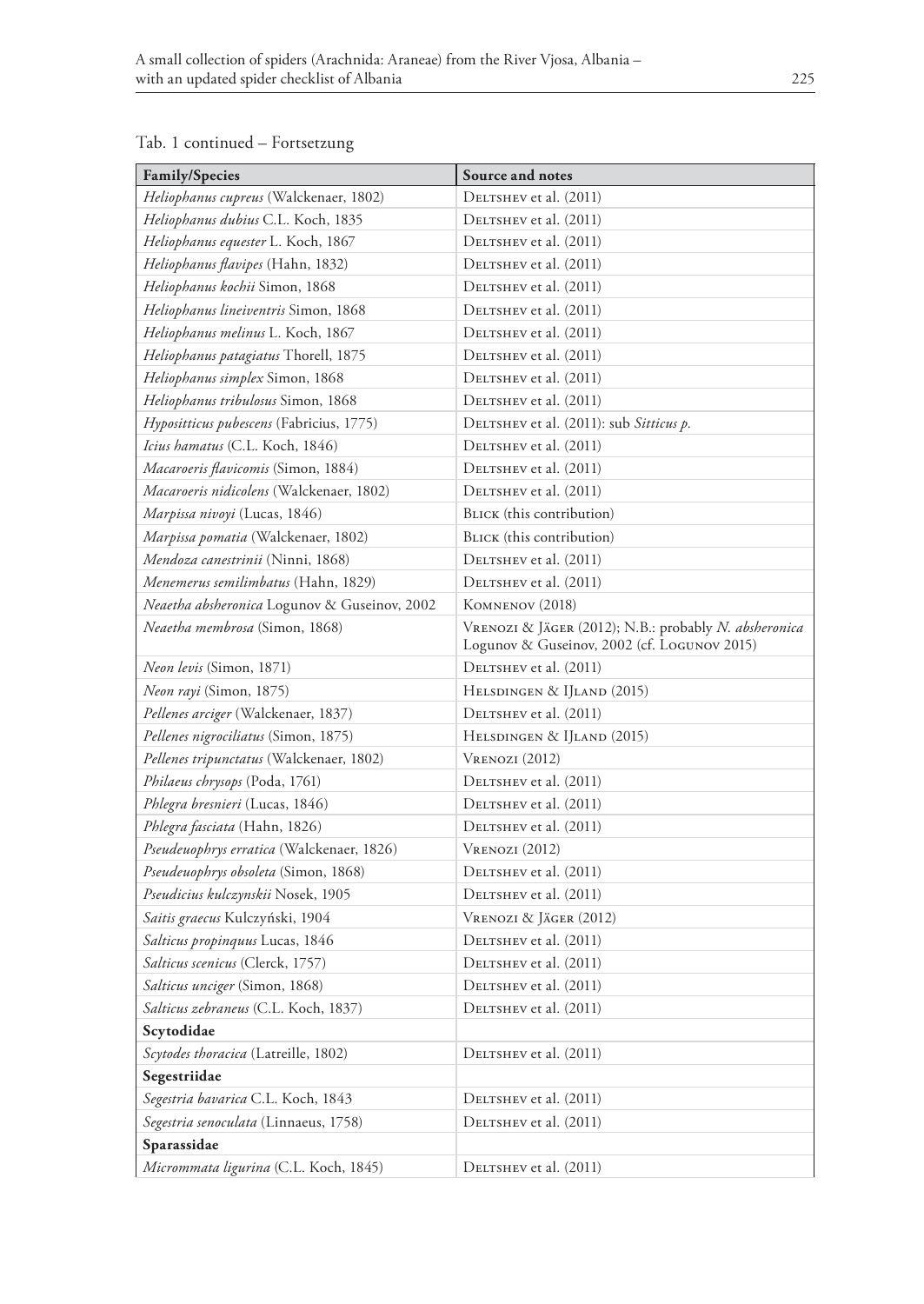| <b>Family/Species</b>                          | Source and notes                                |  |
|------------------------------------------------|-------------------------------------------------|--|
| <i>Micrommata virescens (Clerck, 1757)</i>     | DELTSHEV et al. (2011)                          |  |
| Tetragnathidae                                 |                                                 |  |
| <i>Meta menardi</i> (Latreille, 1804)          | DELTSHEV et al. (2011)                          |  |
| Metellina mengei (Blackwall, 1869)             | DELTSHEV et al. (2011)                          |  |
| Metellina merianae (Scopoli, 1763)             | DELTSHEV et al. (2011)                          |  |
| Metellina segmentata (Clerck, 1757)            | DELTSHEV et al. (2011)                          |  |
| Pachygnatha clerckoides Wunderlich, 1985       | KOMNENOV (2018)                                 |  |
| Pachygnatha degeeri Sundevall, 1830            | Vrenozi & Jäger (2012)                          |  |
| Tetragnatha extensa (Linnaeus, 1758)           | DELTSHEV et al. (2011)                          |  |
| Tetragnatha flava (Audouin, 1826)              | DELTSHEV et al. (2011)                          |  |
| Tetragnatha montana Simon, 1874                | DELTSHEV et al. (2011)                          |  |
| Tetragnatha nigrita Lendl, 1886                | DELTSHEV et al. (2011)                          |  |
| Tetragnatha nitens (Audouin, 1826)             | DELTSHEV et al. (2011)                          |  |
| Theridiidae                                    |                                                 |  |
| Anelosimus vittatus (C.L. Koch, 1836)          | DELTSHEV et al. (2011)                          |  |
| Argyrodes argyrodes (Walckenaer, 1841)         | DELTSHEV et al. (2011)                          |  |
| Asagena phalerata (Panzer, 1801)               | DELTSHEV et al. (2011)                          |  |
| Crustulina guttata (Wider, 1834)               | DELTSHEV et al. (2011)                          |  |
| Crustulina scabripes Simon, 1881               | DELTSHEV et al. (2011)                          |  |
| Crustulina sticta (O. Pickard-Cambridge, 1861) | DELTSHEV et al. (2011)                          |  |
| Cryptachaea blattea (Urquhart, 1886)           | DELTSHEV et al. (2011)                          |  |
| Dipoena braccata (C.L. Koch, 1841)             | DELTSHEV et al. (2011)                          |  |
| Dipoena melanogaster (C.L. Koch, 1837)         | DELTSHEV et al. (2011)                          |  |
| Dipoena nigroreticulata (Simon, 1880)          | HELSDINGEN & IJLAND (2015)                      |  |
| Enoplognatha afrodite Hippa & Oksala, 1983     | VRENOZI & JÄGER (2012)                          |  |
| Enoplognatha gemina Bosmans & Van Keer, 1999   | NENTWIG et al. (2018): VRENOZI pers. comm.      |  |
| Enoplognatha latimana Hippa & Oksala, 1982     | DELTSHEV et al. (2011)                          |  |
| Enoplognatha mandibularis (Lucas, 1846)        | Vrenozi & Jäger (2012)                          |  |
| Enoplognatha ovata (Clerck, 1757)              | DELTSHEV et al. (2011)                          |  |
| Enoplognatha quadripunctata Simon, 1884        | DELTSHEV et al. (2011)                          |  |
| Enoplognatha thoracica (Hahn, 1833)            | DELTSHEV et al. (2011)                          |  |
| Episinus maculipes Cavanna, 1876               | VRENOZI & JÄGER (2012)                          |  |
| Episinus truncatus Latreille, 1809             | Vrenozi & Jäger (2012)                          |  |
| Euryopis episinoides (Walckenaer, 1847)        | DELTSHEV et al. (2011)                          |  |
| Euryopis flavomaculata (C.L. Koch, 1836)       | NAUMOVA et al. (2016)                           |  |
| Heterotheridion nigrovariegatum (Simon, 1873)  | DELTSHEV et al. (2011): sub <i>Theridion n.</i> |  |
| Kochiura aulica (C.L. Koch, 1838)              | DELTSHEV et al. (2011)                          |  |
| Lasaeola convexa (Blackwall, 1870)             | HELSDINGEN & IJLAND (2015)                      |  |
| Lasaeola prona (Menge, 1868)                   | DELTSHEV et al. (2011)                          |  |
| Neottiura herbigrada (Simon, 1873)             | VRENOZI & JÄGER (2012)                          |  |
| Paidiscura pallens (Blackwall, 1834)           | HELSDINGEN & IJLAND (2015)                      |  |
| Pholcomma gibbum (Westring, 1851)              | DELTSHEV et al. (2011)                          |  |
| <i>Phylloneta impressa</i> (L. Koch, 1881)     | DELTSHEV et al. (2011): sub Theridion impressum |  |
| Platnickina nigropunctata (Lucas, 1846)        | Vrenozi & Jäger (2013)                          |  |
| Platnickina tincta (Walckenaer, 1802)          | DELTSHEV et al. (2011)                          |  |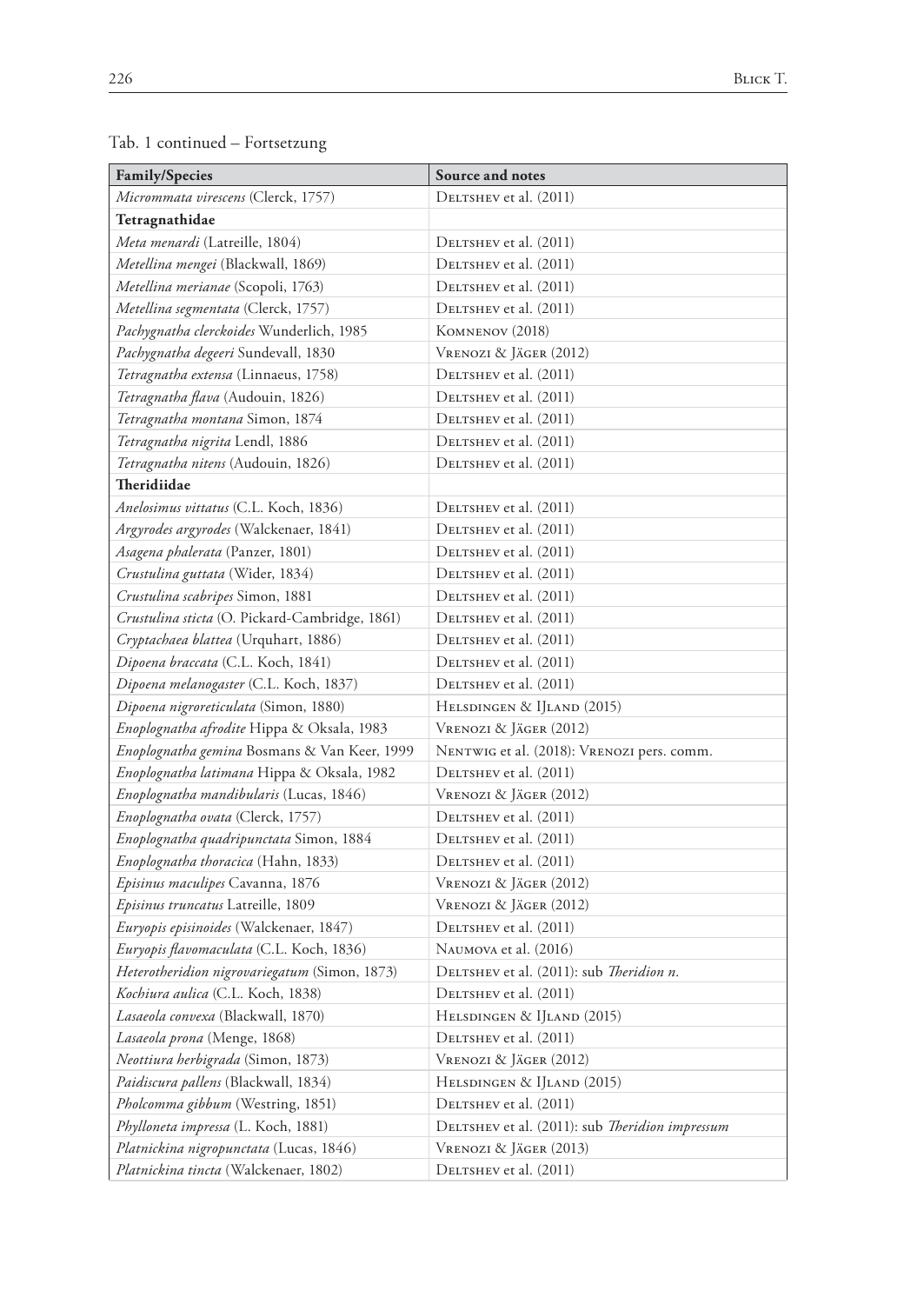#### **Family/Species Source and notes** *Robertus arundineti* (O. Pickard-Cambridge, 1871) Komnenov (2018) *Robertus frivaldszkyi* (Chyzer, 1894) DELTSHEV et al. (2011) *Robertus mediterraneus* Eskov, 1987 HELSDINGEN & IJLAND (2015) *Simitidion simile* (C.L. Koch, 1836) DELTSHEV et al. (2011) *Steatoda albomaculata* (De Geer, 1778) DELTSHEV et al. (2011) *Steatoda bipunctata* (Linnaeus, 1758) DELTSHEV et al. (2011) *Steatoda paykulliana* (Walckenaer, 1806) DELTSHEV et al. (2011) *Steatoda triangulosa* (Walckenaer, 1802) DELTSHEV et al. (2011) *Theridion adrianopoli* Drensky, 1915 HELSDINGEN & IJLAND (2015) *Theridion betteni* Wiehle, 1960 HELSDINGEN et al. (2018) *Theridion cinereum* Thorell, 1875 DELTSHEV et al. (2011) *Theridion melanurum* Hahn, 1831 DELTSHEV et al. (2011) *Theridion mystaceum L. Koch, 1870* DELTSHEV et al. (2011) *Theridion varians* Hahn, 1833 DELTSHEV et al. (2011) **Thomisidae** *Cozyptila blackwalli* (Simon, 1875) DELTSHEV et al. (2011) *Cozyptila thaleri* Marusik & Kovblyuk, 2005 DELTSHEV et al. (2011) *Diaea livens* Simon, 1876 DELTSHEV et al. (2011) *Heriaeus hirtus* (Latreille, 1819) DELTSHEV et al. (2011) *Misumena vatia* (Clerck, 1757) DELTSHEV et al. (2011) *Monaeses paradoxus* (Lucas, 1846) DELTSHEV et al. (2011) *Ozyptila atomaria* (Panzer, 1801) DELTSHEV et al. (2011) *Ozyptila confluens* (C.L. Koch, 1845) DELTSHEV et al. (2011) *Ozyptila sanctuaria* (O. Pickard-Cambridge, 1871) DELTSHEV et al. (2011) *Ozyptila simplex* (O. Pickard-Cambridge, 1862) DELTSHEV et al. (2011) *Pistius truncatus* (Pallas, 1772) HELSDINGEN & IJLAND (2015) *Runcinia grammica* (C.L. Koch, 1837) DELTSHEV et al. (2011) *Synema globosum* (Fabricius, 1775) DELTSHEV et al. (2011) *Synema plorator* (O. Pickard-Cambridge, 1872) DELTSHEV et al. (2011) *Thomisus onustus* Walckenaer, 1805 Deltshev et al. (2011) *Tmarus piger* (Walckenaer, 1802) DELTSHEV et al. (2011) *Tmarus piochardi* (Simon, 1866) HELSDINGEN & IJLAND (2015) *Xysticus acerbus* Thorell, 1872 DELTSHEV et al. (2011) *Xysticus brevidentatus* Wunderlich, 1995 DELTSHEV et al. (2011) *Xysticus bufo* (Dufour, 1820) VRENOZI & DELTSHEV (2012b) *Xysticus caperatus* Simon, 1875 DELTSHEV et al. (2011) *Xysticus cribratus* Simon, 1885 Deltshev et al. (2011): sub *X.* pr. *cribratus Xysticus cristatus* (Clerck, 1757) DELTSHEV et al. (2011) *Xysticus edax* (O. Pickard-Cambridge, 1872) DELTSHEV et al. (2011) *Xysticus graecus* C.L. Koch, 1837 DELTSHEV et al. (2011) *Xysticus kempeleni* Thorell, 1872 Vrenozi & Jäger (2012) *Xysticus kochi* Thorell, 1872 DELTSHEV et al. (2011) *Xysticus lanio* C.L. Koch, 1835 HELSDINGEN & IJLAND (2015) *Xysticus marmoratus* Thorell, 1875 Deltshev et al. (2011): sub *X. gymnocephalus*

*Xysticus robustus* (Hahn, 1832) DELTSHEV et al. (2011)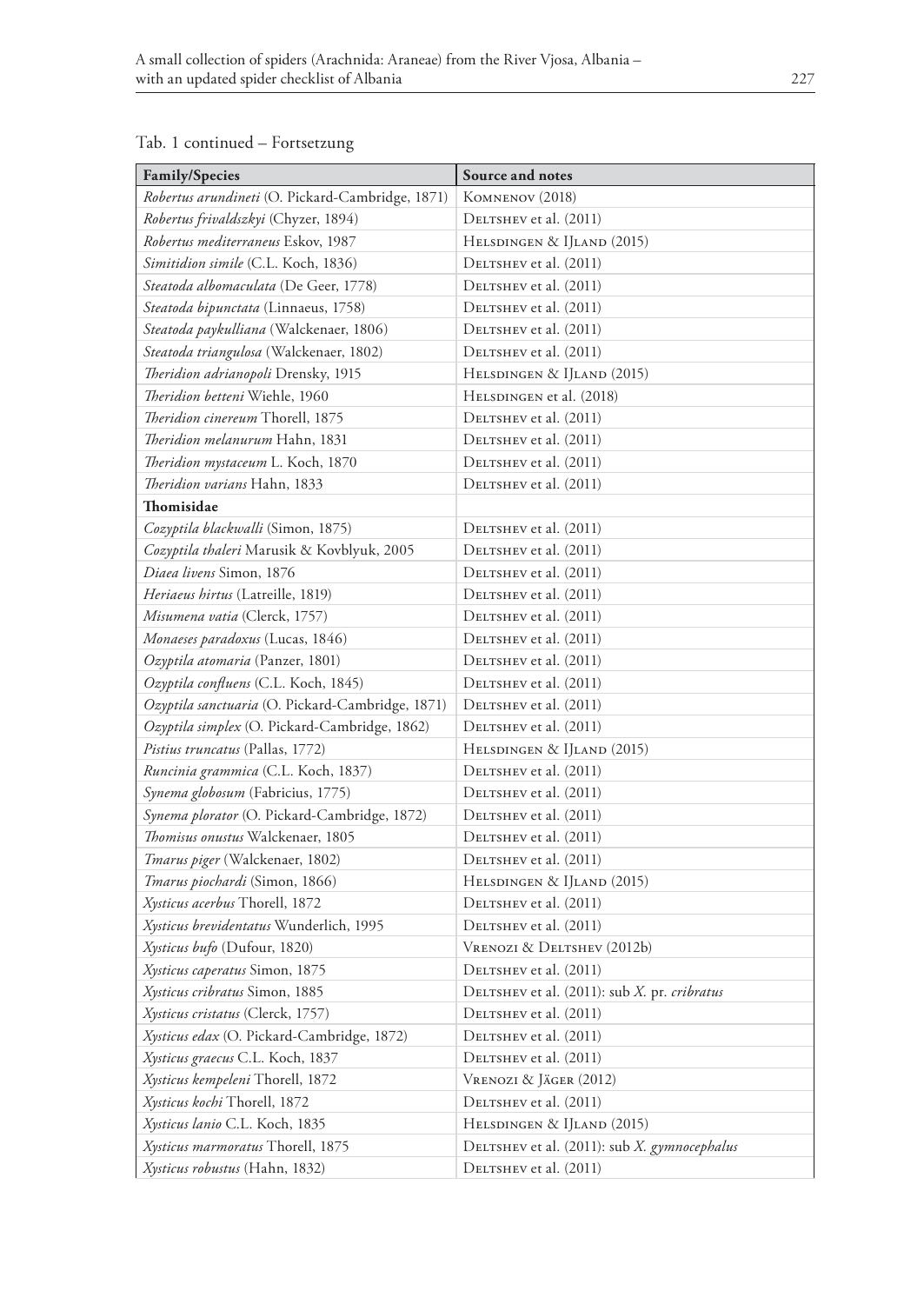| <b>Family/Species</b>                   | Source and notes                           |
|-----------------------------------------|--------------------------------------------|
| Xysticus sabulosus (Hahn, 1832)         | DELTSHEV et al. (2011)                     |
| Xysticus striatipes L. Koch, 1870       | DELTSHEV et al. (2011)                     |
| Xysticus thessalicus Simon, 1916        | HELSDINGEN & IJLAND (2015)                 |
| Titanoecidae                            |                                            |
| Nurscia albomaculata (Lucas, 1846)      | DELTSHEV et al. (2011)                     |
| Titanoeca flavicoma L. Koch, 1872       | KOMNENOV (2018)                            |
| Titanoeca quadriguttata (Hahn, 1833)    | DELTSHEV et al. (2011)                     |
| Titanoeca spominima (Taczanowski, 1866) | NENTWIG et al. (2018): VRENOZI pers. comm. |
| Titanoeca tristis L. Koch, 1872         | DELTSHEV et al. (2011)                     |
| Titanoeca veteranica Herman, 1879       | NAUMOVA et al. (2016)                      |
| Trachelidae                             |                                            |
| Cetonana laticeps (Canestrini, 1868)    | DELTSHEV et al. (2011)                     |
| Uloboridae                              |                                            |
| Uloborus walckenaerius Latreille, 1806  | DELTSHEV et al. (2011)                     |
| Zodariidae                              |                                            |
| Zodarion elegans (Simon, 1873)          | DELTSHEV et al. (2011)                     |
| Zodarion frenatum Simon, 1884           | DELTSHEV et al. (2011)                     |
| Zodarion graecum (C.L. Koch, 1843)      | DELTSHEV et al. (2011)                     |
| Zodarion morosum Denis, 1935            | NAUMOVA et al. (2016)                      |
| Zodarion musarum Brignoli, 1984         | DELTSHEV et al. (2011)                     |
| Zodarion ohridense Wunderlich, 1973     | DELTSHEV et al. (2011)                     |
| Zoropsidae                              |                                            |
| Zoropsis oertzeni Dahl, 1901            | DELTSHEV et al. (2011)                     |
| Zoropsis spinimana (Dufour, 1820)       | DELTSHEV et al. (2011)                     |

Tab. 2: Doubtful Albanian spider species records, not included in the checklist. – Tab. 2: Fragliche Spinnen-Artnachweise aus Albanien, die nicht in der Checkliste geführt werden.

| <b>Family/Species</b>                      | <b>Notes</b>                                                                                                                                            |
|--------------------------------------------|---------------------------------------------------------------------------------------------------------------------------------------------------------|
| Agelenidae                                 |                                                                                                                                                         |
| Inermocoelotes inermis (L. Koch, 1855)     | listed by $D_{HORA}$ (2010) and by $H_{ELSDINGEN}$ (2017),<br>doubtful by VRENOZI (pers. comm.), therefore removed<br>in NENTWIG et al. (2018)          |
| Araneidae                                  |                                                                                                                                                         |
| Hypsosinga pygmaea (Sundevall, 1831)       | listed by $D_{HORA}$ (2010) and by $H_{ELSDINGEN}$ (2017),<br>doubtful by VRENOZI (pers. comm.), therefore removed<br>in NENTWIG et al. (2018)          |
| <i>Leviellus thorelli</i> (Ausserer, 1871) | listed by DHORA (2010) and by HELSDINGEN (2017),<br>doubtful by VRENOZI (pers. comm.), therefore removed<br>in NENTWIG et al. (2018)                    |
| Zygiella keyserlingi (Ausserer, 1871)      | listed by DHORA (2010) and by HELSDINGEN (2017),<br>doubtful by VRENOZI (pers. comm.), therefore removed<br>in NENTWIG et al. (2018)                    |
| Dysderidae                                 |                                                                                                                                                         |
| Dysdera erythrina (Walckenaer, 1802)       | DELTSHEV et al. (2011); according to ŘEZÁČ et al. (2018)<br>D. e. is not known from the Balkan Peninsula, therefore<br>removed in NENTWIG et al. (2018) |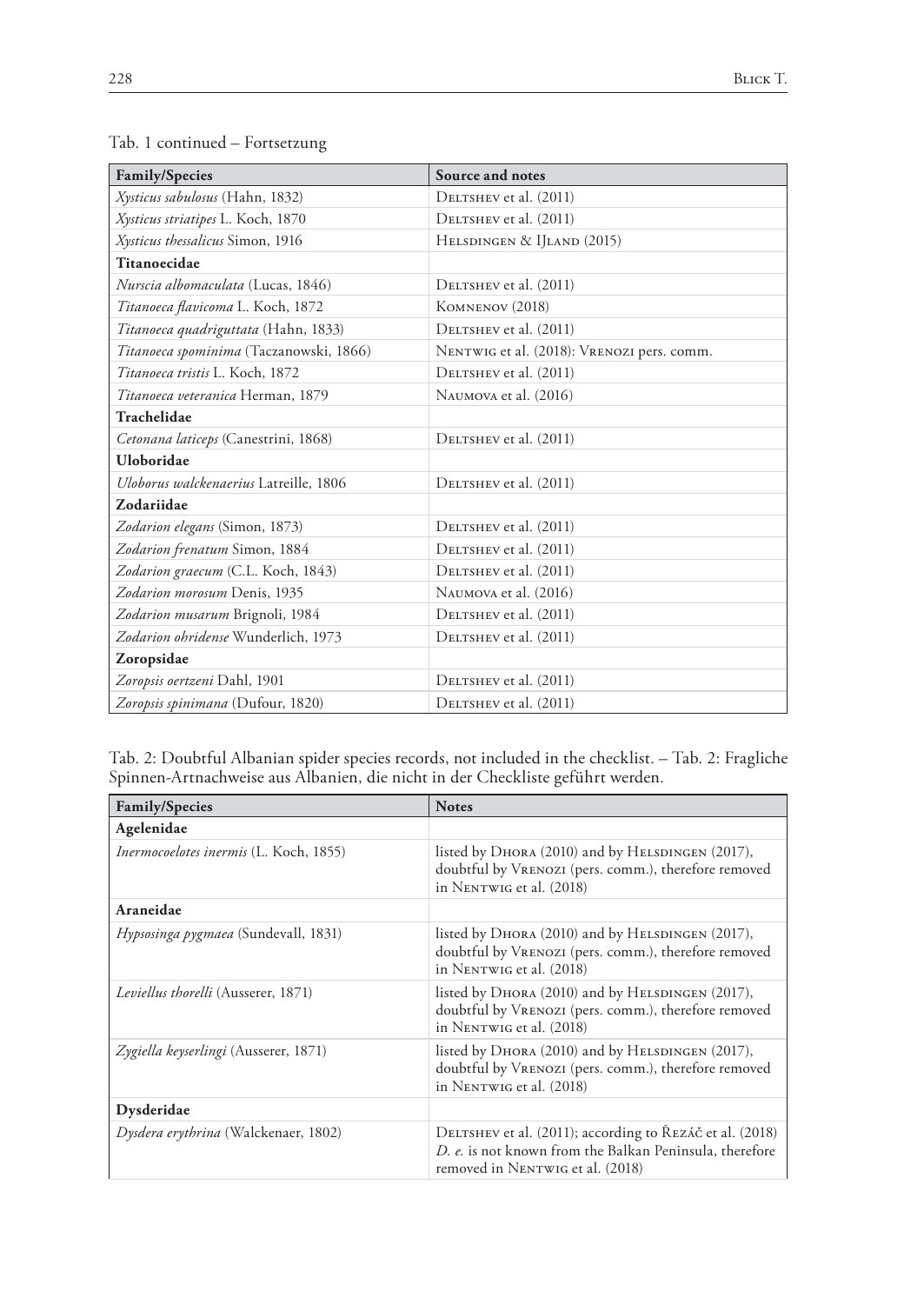| Tab. 2 continued - Fortsetzung |
|--------------------------------|
|                                |

| <b>Family/Species</b>                                | <b>Notes</b>                                                                                                                                                                                                           |
|------------------------------------------------------|------------------------------------------------------------------------------------------------------------------------------------------------------------------------------------------------------------------------|
| Dysdera ninnii Canestrini, 1868                      | DELTSHEV et al. (2011); N.B.: it is more likely that it be-<br>longs to <i>D. microdonta</i> Gasparo, 2014, as this is the only<br>species of the group known from the closest country Ser-<br>bia (Řezáč et al. 2018) |
| Dysdera scabricula Simon, 1882                       | CAPORIACCO (1932): sub D. cfr. scabricula (juvenile<br>only), the species is only confirmed from Spain and<br>France, therefore not included in NENTWIG et al. (2018)                                                  |
| Linyphiidae                                          |                                                                                                                                                                                                                        |
| Silometopus ambiguus (O. Pickard-Cambridge,<br>1906) | listed by DHORA (2010) and by HELSDINGEN (2017),<br>doubtful by VRENOZI (pers. comm.), therefore removed<br>in NENTWIG et al. (2018)                                                                                   |
| Salticidae                                           |                                                                                                                                                                                                                        |
| Pellenes allegrii Caporiacco, 1935                   | DELTSHEV et al. (2011), but not included in the giv-<br>en source (SCHENKEL 1947), therefore removed in<br>NENTWIG et al. (2018)                                                                                       |
| Talavera petrensis (C.L. Koch, 1837)                 | listed by DHORA (2010) and by HELSDINGEN (2017),<br>doubtful by VRENOZI (pers. comm.), therefore removed<br>in NENTWIG et al. (2018)                                                                                   |
| Thomisidae                                           |                                                                                                                                                                                                                        |
| <i>Heriaeus simoni</i> Kulczyński, 1903              | listed by DHORA (2010) and by HELSDINGEN (2017),<br>doubtful by VRENOZI (pers. comm.), therefore removed<br>in NENTWIG et al. (2018)                                                                                   |

### **Acknowledgments**

I thank Simon Vitecek for providing me with the spiders for determination, to Marjan Komnenov for the insight into his Vjosa contribution in advance, to Thomas Frank for his co-ordination of the Vjosa publications, to Blerina VRENOZI for her personal communications to the "araneae"-editors, to Michael SCHÄFER for his hint on the wrong record of *Pellenes allegrii* and last but not least to Jason Dunlop for the linguistic check.

#### **Literature**

- Almquist S., 2005: Swedish Araneae, part 1: families Atypidae to Hahniidae (Linyphiidae excluded). Insect Systematics & Evolution, Supplement 62, 1–284.
- Blagoev G., 2002: Check list of Macedonian spiders (Araneae). Acta Zoologica Bulgarica 54, 9–34.
- Blagoev G., 2005: A contribution to the knowledge of the wolf spiders (Araneae: Lycosidae) of Albania. Acta Zoologica Bulgarica 57, 139–144.
- BLAGOEV G., DELTSHEV C. & LAZAROV S., 2008: The spiders (Araneae) of Bulgaria. Last modified: 20 Feb 2008. http://cl.bas.bg/bulgarianspiders. abgerufen 30.4.2018.
- Blagoev G., Deltshev C., Lazarov S. & Naumova M., 2018: The spiders (Araneae) of Bulgaria. Version: August 2018. http://www.nmnhs.com/spiders-bulgaria. abgerufen 9.10.2018.
- Blick T., 2014: The long-lasting story of the wrong naming of *Silometopus ambiguus* as *S. curtus* (Araneae: Linyphiidae). Arachnologische Mitteilungen 47, 45–48.
- BONN A. & KLEINWÄCHTER M., 1999: Microhabitat distribution of spider and ground beetle assemblages (Araneae, Carabidae) on frequently inundated river banks of the River Elbe. Zeitschrift für Ökologie und Naturschutz 8, 109–123.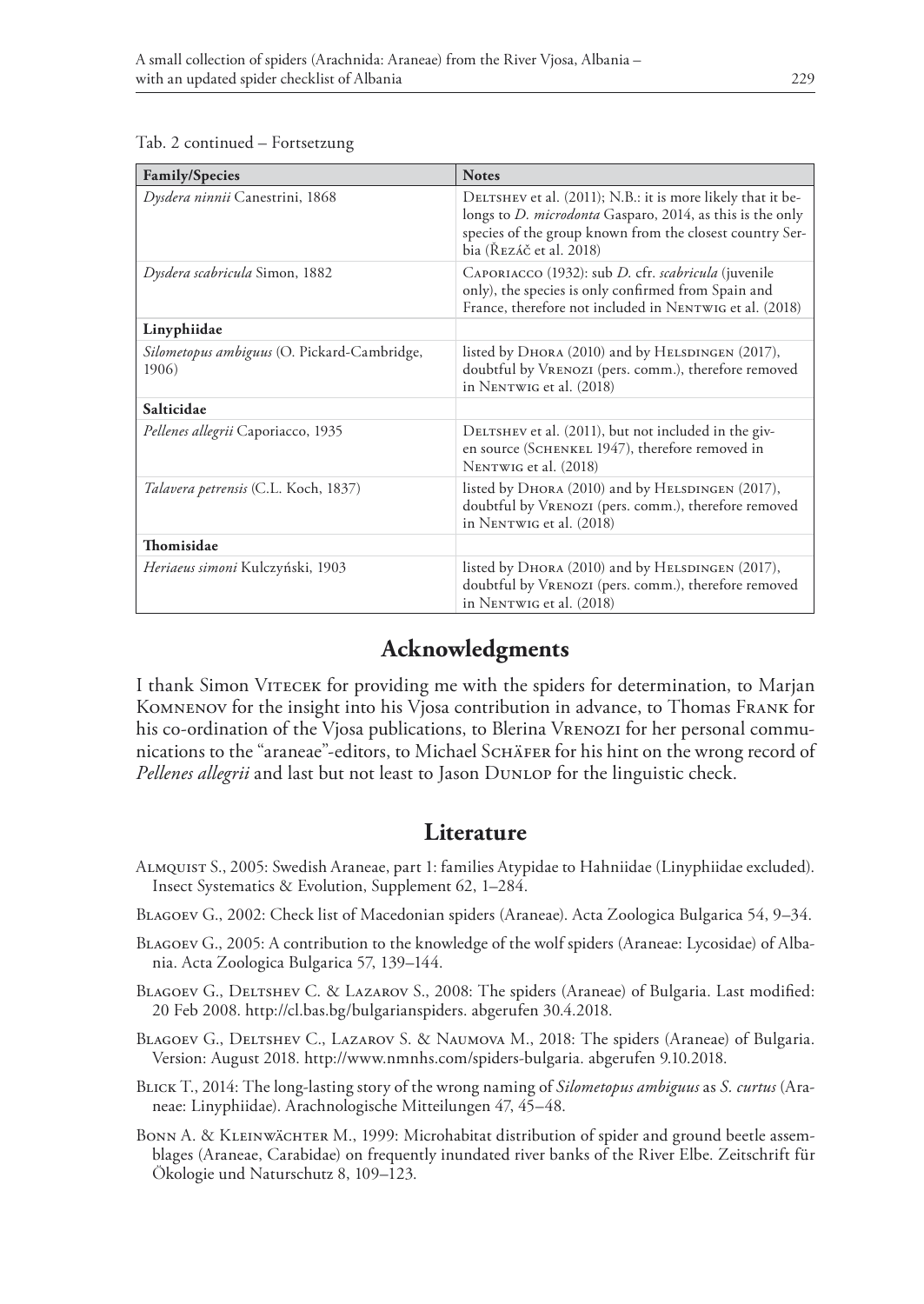- Bonn A., Hagen K. & Wohlgemuth-von Reiche D., 2002: The significance of flood regimes for carabid beetle and spider communities in riparian habitats – a comparison of three major rivers in Germany. River Research and Applications 18, 43–64.
- BOSMANS R. & CHATZAKI M., 2005: A catalogue of the spiders of Greece. A critical review of all spider species cited from Greece with their localities. Newsletter of the Belgian Arachnological Society 20 (2, suppl.), 1–126.
- Buchholz S., 2009: Community structure of spiders in coastal habitats of a mediterranean Delta region (Nestos Delta, NE Greece). Animal Biodiversity and Conservation 32, 101–115.
- CAPORIACCO L. DI, 1932: Aracnidi raccolti in Albania dal dott. Pietro Parenzan. Atti dell'Accademia Scientifica Veneto-Trentino-Istriana (3)23, 93–98.
- Chatzaki M., Pitta E., Poursanidis D., Komnenov M., Gloor D., Nikolakakis M. & Nentwig W., 2015: SPIDOnet.gr – spiders of Greece, version 1.0. http://www.araneae.nmbe.ch/ spidonet. abgerufen 9.10.2018.
- Deltshev C., Vrenozi B., Blagoev G. & Lazarov S., 2011: Spiders of Albania faunistic and zoogeographical review (Arachnida: Araneae). Acta Zoologica Bulgarica 63, 125–144.
- Dhora D., 2010: Regjistër i specieve të faunës së Shqipëerisë [Register of species of the fauna of Albania]. Shkodër, Camaj-Pipa, Tirana. 208 pp.
- Gallé R. & Urák I., 2001: Contribution to the spiders (Arachnida: Araneae) of upper Mures river valley with some new data for the Romanian fauna. Entomologica Romanica 6, 141–145.
- HEIDT E., FRAMENAU V., HERING D. & MANDERBACH R., 1998: Die Spinnen- und Laufkäferfauna der ufernahen Schotterbanken der Rhone, Ain (Frankreich) und Tagliamento (Italien) (Arachnida: Araneae; Coleoptera: Carabidae). Entomologische Zeitschrift 108, 142–153.
- HELSDINGEN P.J. VAN & IJLAND S., 2015: A quick scan of the spider fauna in the surroundings of Përmet, Albania (Arachnida, Araneae) – preliminary report. Nieuwsbrief SPINED 35, 15–33.
- HELSDINGEN P.J. VAN, IJLAND S. & KOMNENOV M., 2018: Inventory of the spiders (Araneae) of the border region of northern Greece with Albania and FYR Macedonia. Nieuwsbrief SPINED 37, 5–23.
- IJland S., Helsdingen P.J. van & Miller J., 2012: On some spiders from Gargano, Apulia, Italy. Nieuwsbrief SPINED 32, 2–20.
- ISAIA M., KRONESTEDT T., BALLARIN F. & CHIARLE A., 2018: On the morphological separation of two sibling species: *Pardosa proxima* (C.L. Koch, 1847) and *P. tenuipes* L. Koch, 1882 (Araneae: Lycosidae). Arachnologische Mitteilungen 56: 6–16.
- Komnenov M., 2011: Preliminary report on the results of investigation on the cave spider fauna in the frame of international speleological expedition to mountain Hekurave, south slopes of Prokletije, Albania. Progressione 57, 144–146.
- Komnenov M., 2014: Spider fauna of the Osogovo Mt. Range, northeastern Macedonia. Fauna Balkana 2 (for 2013), 1–267.
- Komnenov M., 2018: Spiders (Arachnida: Araneae) of the floodplains of the Vjosa river, south Albania. Acta ZooBot Austria 155, <mark>this volum</mark>
- Krumpálová Z., 1996: Response of epigeic spiders on the changes in the hydrological conditions in the Danube floodplain (area Gabcikovo). Revue Suisse de Zoologie, hors série 1, 355–363.
- Krumpálová Z., 1997: Epigeic spiders (Araneae) of the inundation of the Danube River, on the area of the Gabcikovo waterworks: 1. Before the waterwork were put into operation. Ekología Bratislava 16, 147–162.
- Krumpálová Z., 1998: The comparison of response of epigeic spider communities (Araneae) on the changes in ecosystems into the two inundation forests of the Danube River. In: Pižl V. & Tajovský K. (eds.), Soil zoological problems in Central Europe. Proceedings of the 4th Central European Workshop on Soil Zoology, 117–124.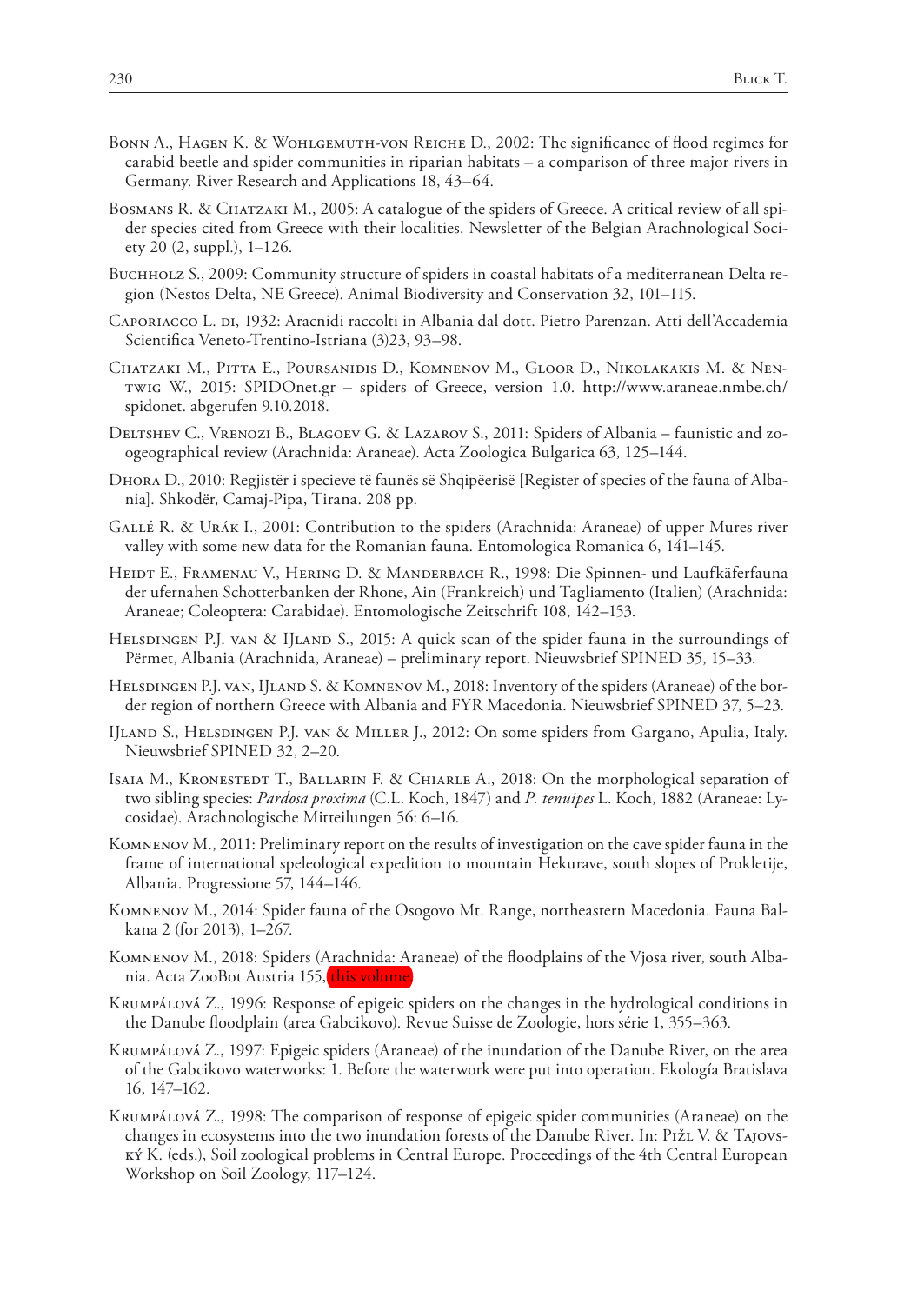- Lambeets K., Hendrickx F., Vanacker S., Van Looy K., Maelfait J.-P. & Bonte D., 2008a: Assemblage structure and conservation value of spiders and carabid beetles from restored lowland river banks. Biodiversity and Conservation17, 3133–3148.
- LAMBEETS K., VANDEGEHUCHTE M.L., MAELFAIT J.-P. & BONTE D., 2008b: Understanding the impact of flooding on trait-displacements and shifts in assemblage structure of predatory arthropods on river banks. Journal of Animal Ecology 77, 1162–1174.
- Logunov D.V., 1999: Redefinition of the genera *Marpissa* C. L. Koch, 1846 and *Mendoza* Peckham & Peckham, 1894 in the scope of the Holarctic fauna (Araneae, Salticidae). Revue Arachnologique 13, 25–60.
- Logunov D.V., 2015: Taxonomic-faunistic notes on the jumping spiders of the Mediterranean (Aranei: Salticidae). Arthropoda Selecta 24, 33–85.
- Malt S., 1995: Epigeic spiders as an indicator system to evaluate biotope quality of riversides and floodplain grasslands on the river Ilm (Thuringia). In: Růžička V. (Ed.), Proceedings of the 15th European Colloquium of Arachnology, 136–146.
- Metzner H., 1999: Die Springspinnen (Araneae, Salticidae) Griechenlands. Andrias 14, 1–279.
- Mikhailov K.G., 2013: The spiders (Arachnida: Aranei) of Russia and adjacent countries: a non-annotated checklist. Arthropoda Selecta, Supplement 3, 1–262.
- Muca M. & Vrenozi B., 2016: Groups analysis of spiders species by preferences for Tirana habitat area. European Scientific Journal 12, 356–368.
- Naumova M., Hristovski S. & Hristov G. H., 2016: Spiders (Arachnida: Araneae) from Prespa National Park, Albania. Acta Zoologica Bulgarica 68, 503–511.
- Nentwig W., Blick T., Gloor D., Hänggi A. & Kropf C., 2018: araneae. Spiders of Europe. Version 07.2018. http://www.araneae.nmbe.ch. abgerufen 9.10.2018.
- Platnick N.I. & Murphy J.A., 1984: A revision of the spider genera *Trachyzelotes* and *Urozelotes* (Araneae, Gnaphosidae). American Museum Novitates 2792, 1–30.
- Řezáč M., Gasparo F., Král J. & Heneberg P., 2014: Integrative taxonomy and evolutionary history of a newly revealed spider *Dysdera ninnii* complex (Araneae: Dysderidae). Zoological Journal of the Linnean Society 172, 451–474.
- Řezáč M., Arnedo M.A., Opatova V., Musilová J., Řezáčová V. & Král J., 2018: Taxonomic revision and insights into the speciation mode of the spider *Dysdera erythrina* species-complex (Araneae:Dysderidae): sibling species with sympatric distributions. Invertebrate Systematics 32, 10–54.
- Sacher P., 1990: Untersuchungen über Zahl, Anordnung und taxonomischen Wert der dorso-lateralenAbdominalpunkte in der Gattung *Araniella* (Arachnida: Araneae). Acta Zoologica Fennica 190, 345–349.
- Schenkel, E., 1947: Einige Mitteilungen über Spinnentiere. Revue Suisse de Zoologie 54, 1–16.
- Schiemer F., Drescher A., Hauer C. & Schwarz U., 2018: The Vjosa River corridor: a riverine ecosystem of European significance. Acta ZooBot Austria 155, this volume.
- SCHRÖDER M., CHATZAKI M. & BUCHHOLZ S., 2011: The spider fauna of the Aladjagiola wetland complex (Nestos Delta, NE Greece) – a reflection of a unique zoogeographical transition zone in Europe. Biological Journal of the Linnean Society 102, 217–233.
- Šestáková A., Marusik Y.M. & Omelko M.M., 2014: A revision of the Holarctic genus *Larinioides* Caporiacco, 1934 (Araneae: Araneidae). Zootaxa 3894, 61–82.
- Steinberger K.H., 1996: Die Spinnenfauna der Uferlebensräume des Lech (Nordtirol, Österreich) (Arachnida: Araneae). Berichte des naturwissenschaftlich-medizinischen Vereins in Innsbruck 83, 187–210.